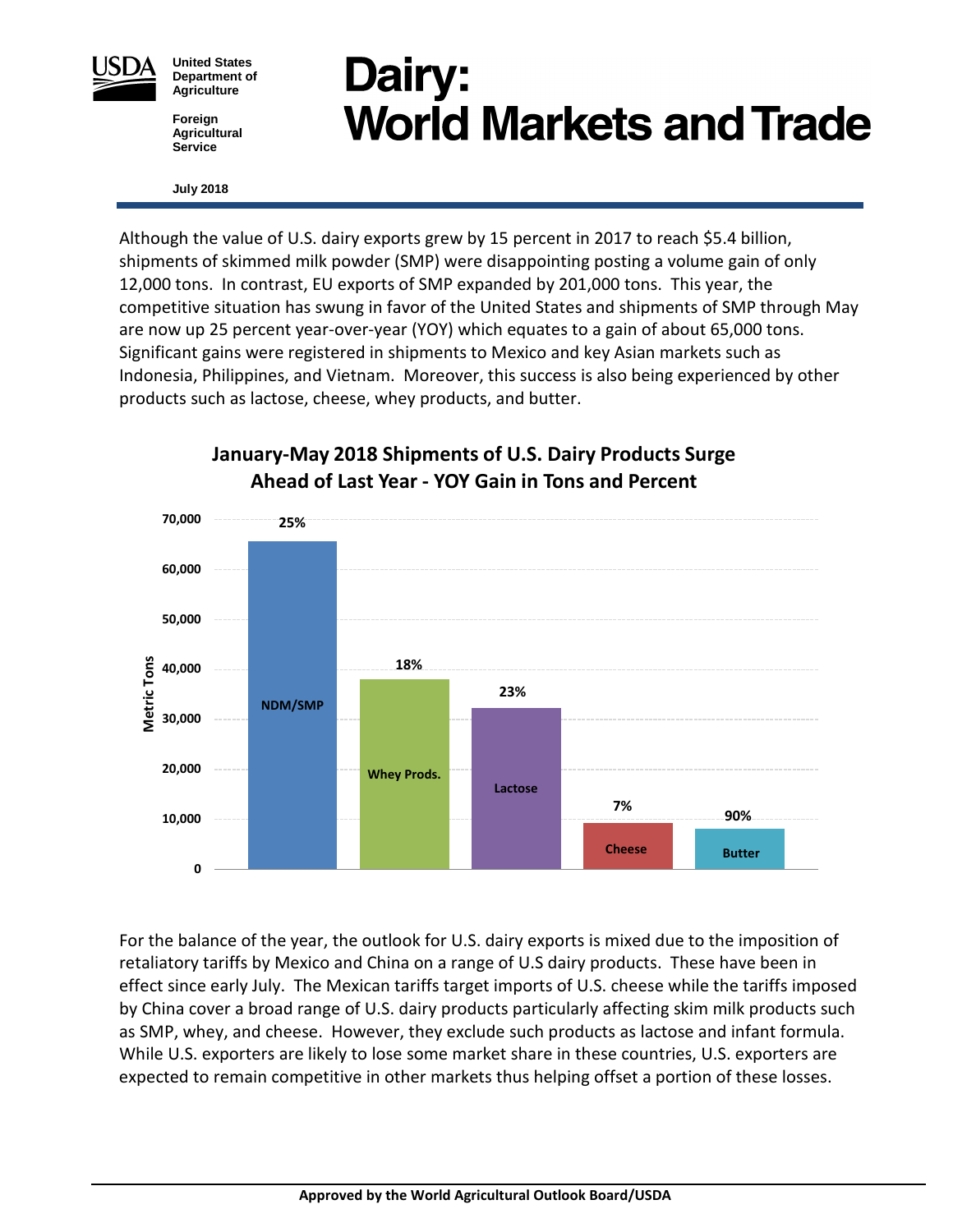|                             | 2017  | <b>Initial 2018</b><br><b>Dec. Forecast</b> | <b>Revised 2018</b><br><b>July Forecast</b> | 2018 Forecast<br>Change % |
|-----------------------------|-------|---------------------------------------------|---------------------------------------------|---------------------------|
| Argentina                   | 10.1  | 10.7                                        | 10.8                                        | $+1%$                     |
| <b>Australia</b>            | 9.5   | 9.5                                         | 9.7                                         | $+2%$                     |
| <b>EU-28</b>                | 153.4 | 152.1                                       | 155.6                                       | $+2%$                     |
| <b>New Zealand</b>          | 21.5  | 21.9                                        | 21.7                                        | $-1%$                     |
| <b>United States</b>        | 97.8  | 99.5                                        | 98.8                                        | $-1%$                     |
| <b>Major Exporter Total</b> | 292.3 | 293.7                                       | 296.6                                       | $+1%$                     |

# **Milk Production Summary for Major Exporters (Million Tons)**

# **Fluid Milk:**

• As a result of higher domestic prices, improved weather conditions, and increased productivity; the 2018 milk production forecast for **Argentina** is revised up 1 percent from December 2017 to 10.8 million tons. So far this year, cumulative milk production through May is up 8 percent in comparison to the same period last year and the updated forecast represents an annual gain of 7 percent over 2017. This will be a marked reversal after two



years of declining milk output. Most of the additional milk is expected to flow into the cheese vats.

Although dairy farmers have benefited from a return to normal weather and improved pasture growth during the first half of 2018, the economic environment is proving challenging. In early 2018, Argentina experienced a severe

drought that had a negative impact on soybean export revenues. At the same time, Argentina was also facing rising energy costs and struggling with fiscal pressures that became evident as inflation hit 27 percent and interest rates climbed to nearly 40 percent annually. However, in early June the International Monetary Fund brought some economic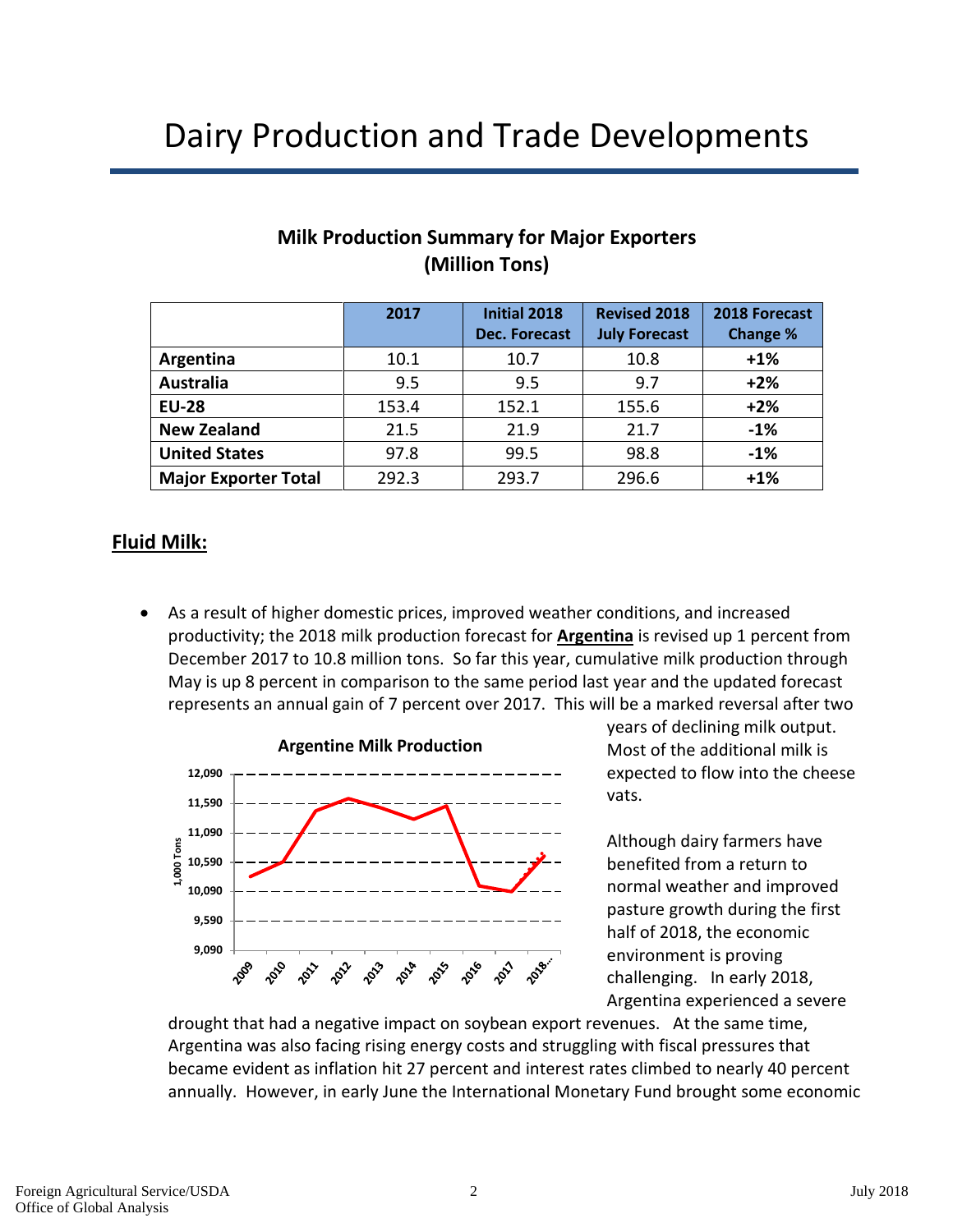stability by agreeing to a three-year Stand-By Arrangement of \$50 billion to allow Argentina to continue its economic reforms. Nevertheless, the smaller and less efficient farmers will face challenging conditions as the costs of production rise and their margins are squeezed. For 2018, the herd is forecast to shrink by just under 1 percent to 1.66 million cows or down nearly one quarter from the herd peak in 2012.

• The milk production forecast for **Australia** is revised up by 1 percent to 9.7 million tons due to improved rainfall that has led to better pasture growth, greater feed availability, and lower water prices. Already Australian milk output for 2018 through May is up nearly 3 percent YOY. However, the latest rainfall outlook summary issued by the Australian Bureau of Meteorology (June 14) forecasts the likelihood of a drier-than-average period for South-eastern Australia from July to September. In 2017, approximately 25 percent of Australia's total milk production took place during the third quarter while fourth quarter accounted for about one-third of total milk produced for the year.



The size of Australia's dairy herd from 2011 to 2017 has been revised significantly due to new data published by the Australian Bureau of Statistics. This has resulted in a sharp cut to the forecast size of the herd for 2018 – from 1.7 million cows to 1.5 million head. This has also raised the yield per cow over the past several years indicating that the herd was more productive than initially determined.

Australian exports of fluid milk (primarily Ultra High Temperature milk) continue to grow rapidly with exports through May up nearly 20 percent YOY. The bulk of the fluid milk  $$ some 36 percent – has so far been shipped to China with most of balance going to other Asian countries such as Singapore, Malaysia, and the Philippines. Over the past five years, exports of fluid milk have been growing at an average rate of 18 percent annually and this strong growth is expected to persist. For 2018, the export forecast for fluid milk is revised up to 245,000 tons.

• The **European Union** milk production forecast for 2018 is revised up by 2 percent to 155.6 million tons due to strong domestic and export demand for dairy products as well as a 1 percent rise in the 2017 production estimate. EU milk output during the early months of 2018 has been strong with milk production in the January to April period running 2 percent ahead of last year. However, the average (weighed) price of milk paid to farmers has been trending down since January. In April and May, the estimated average milk price received by farmers was about 2 percent below last year's comparable prices. For this reason, milk production is expected to moderate during the second half of the year. Consequently, YOY 2018 annual milk output is forecast to grow by slightly over 1 percent.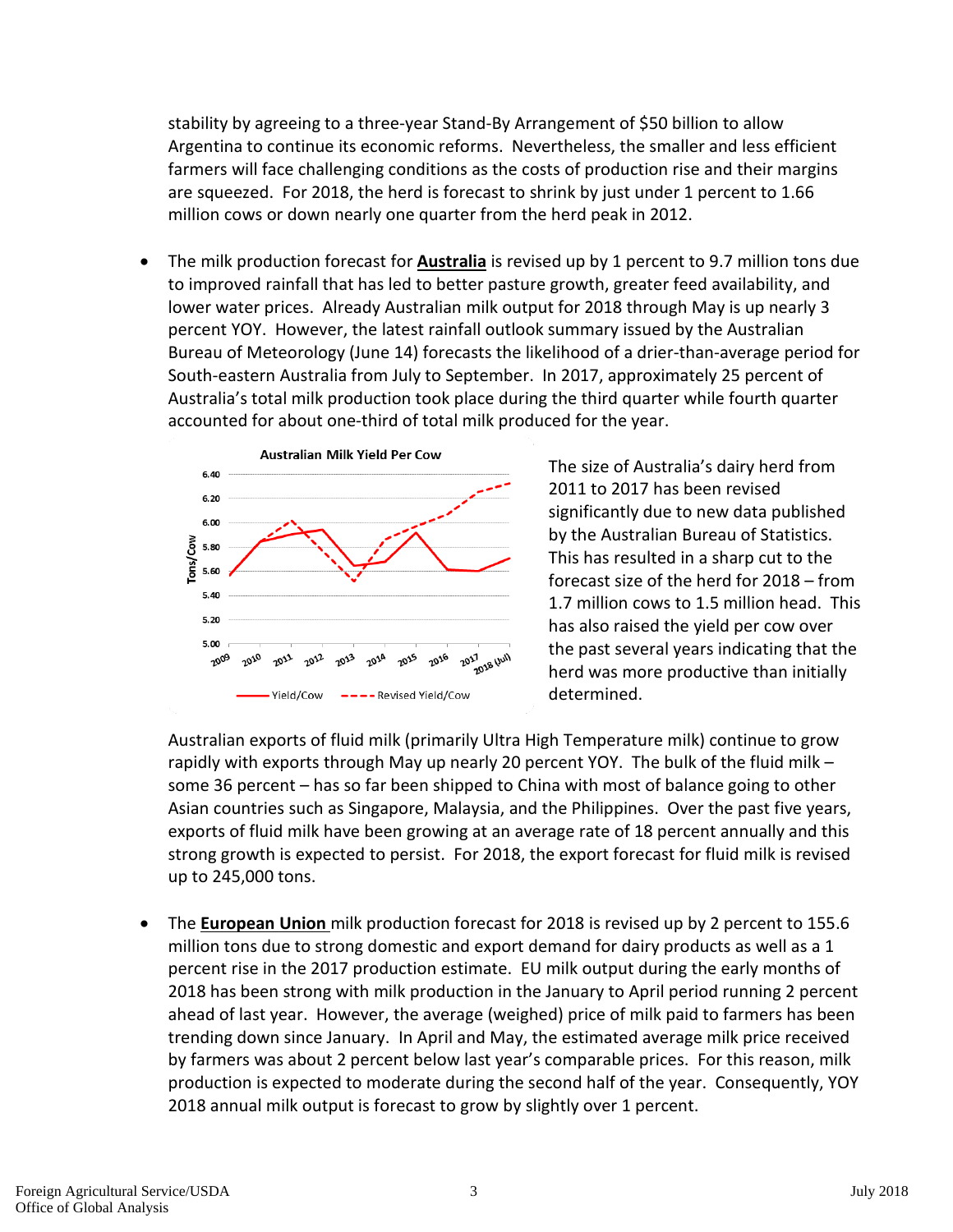

Fluid milk exports from the EU have been expanding rapidly growing from \$353 million in 2013 to \$562 million in 2017. While volumes declined in 2017, shipments through April are running 6 percent ahead YOY with the majority of shipments – 36 percent – being sent to China. This strength is expected to persist and the 2018 forecast for shipments of fluid milk is raised by 55,000 tons to 855,000 tons.

Source: Eurostat

• After a poor start to the year due to hot and dry conditions in late 2017 and early 2018, **New Zealand** milk production is rebounding strongly. In May 2018, milk output for the month was up about 6 percent YOY although cumulative production for the year still lags



last year's pace by 1 percent. This deficit is expected to be gradually erased and although the new 2018 forecast has been trimmed to 21.7 million tons, this nevertheless represents an increase of 1 percent over 2017. Confidence in the sector has improved as the farm-gate price of milk solids is now expected to rise to NZ \$6.91 per kilogram (US \$2

per lb) for the 2017/18 (May-June) season. This is in contrast to the NZ \$6.50 per kilogram received for the prior 2016/2017 season. This improved outlook is largely due to the improved performance of dairy exports that have benefitted from strong global butter and whole milk powder (WMP) prices. Export revenue for the 2017/18 season is forecast by Ministry of Primary Industries (MPI) to grow by 14 percent to NZ\$16.6 billion (US \$11.2 billion). In 2016/17, WMP accounted for slightly over a third of total dairy export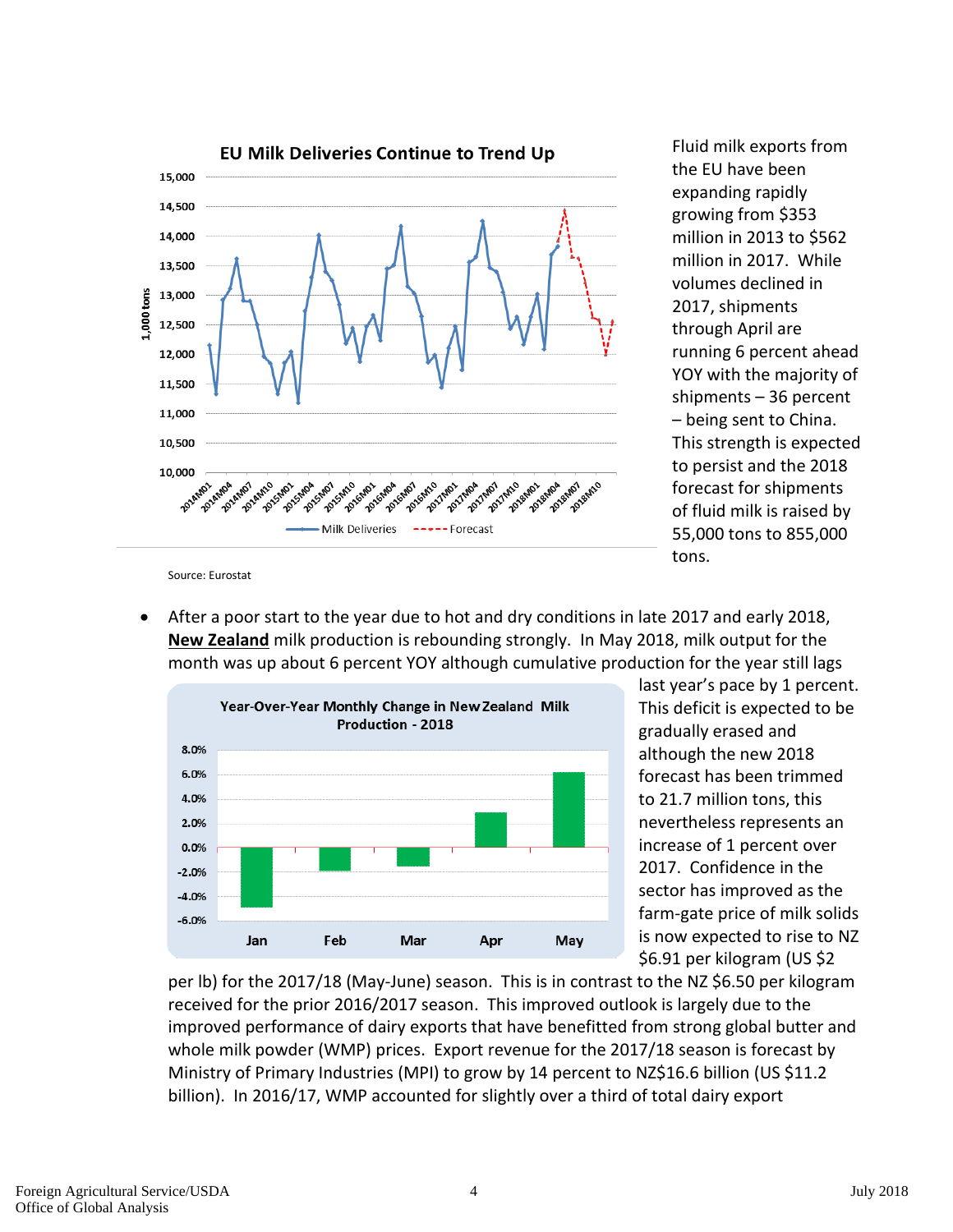## revenues.

One uncertainty facing New Zealand dairy farmers is the presence of Mycoplasma Bovis which has been detected in a number of herds leading to a mandatory cull of some 26,000 dairy cows. Mycoplasma Bovis is a bacterial disease that can induce a range of infections in cows such as mastitis. It is present in most dairy producing countries including the United States. Its principal impact is economic as it poses no known risk for human disease. It is estimated that it will cost the MPI between \$500 and \$700 million to completely eradicate this disease and may require the culling of about 150,000 dairy cattle over the next two years. Despite the mandatory cull, cow numbers are forecast to about one-half percent above 2017. Thus, for 2018, the impact of this culling on milk production is expected to be minor.

# **Cheese**

• **EU** cheese production in 2018 is expected to grow as a result of the greater than anticipated growth in milk flows. The pace of cheese production is up by over 2 percent in the first four months of 2018 and as a result the forecast is revised up by 2 percent to 10.3 million tons. This represents an additional 200,000 tons over 2017, but most of this additional cheese will be absorbed by the domestic market which has been growing steadily during the past 5 years at an annual average rate of 2 percent.

EU exports of cheese during the first four months of this year have grown marginally in comparison to last year. Given such a lackluster pace, the forecast is trimmed to 840,000 tons. Shipments to such principal customers as the United States and Japan are down by 10 percent and 3 percent, respectively. This may be due in part to a strengthening of the Euro which is eroding the competitiveness of EU cheese. For example, the unit price of cheese exports to the United States this year through April is up 23 percent YOY while shipments are down 10 percent.

• Although the production of cheese in **New Zealand** was expected to grow this year, the forecast for 2018 is revised down as the growth in milk production slowed. More of the available milk is expected to be channeled into the production of WMP. Cheese output in New Zealand is cut by 10,000 tons to 375,000 tons for this year which represents a decline of 1 percent over 2017.

The export forecast is also cut to 340,000 tons as shipments through May have fallen behind last year's pace. In 2017, slightly over 50 percent of New Zealand's cheese exports were shipped to Japan, Australia, and China. This year, while exports to Japan are on track to expand, shipments to Australia and China are down 7 percent and 19 percent YOY, respectively. Surprisingly, cheese sales to the United States are down nearly 90 percent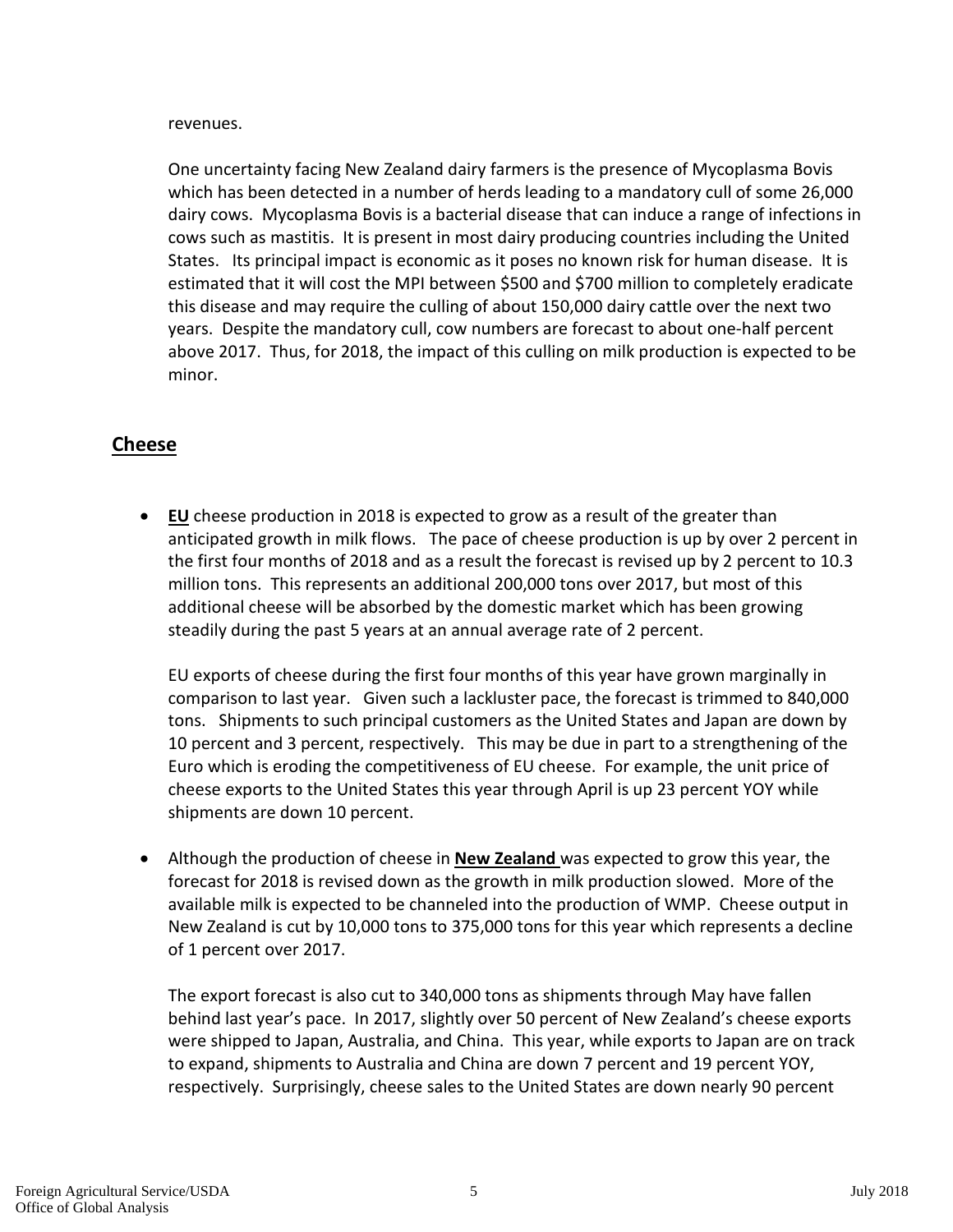and at the current pace will total only 2,000 tons for the year. As recently as 2016, shipments to the U.S. cheese totaled 17,000 tons. It is likely that the U.S. cheese market has become much more competitive particularly for cheddar which constitutes the bulk of New Zealand cheese sold to the U.S. market.



exports since April and May have been trending down. In addition, the retaliatory import tariffs imposed by Mexico, and to a lesser extent China, are expected to affect almost all the U.S. cheeses brought into Mexico and therefore will likely have some negative impact during

the second half of the year. The retaliatory tariffs came into full force on July 5, and range from 20-25 percent (See **[GAIN Report MX8034](https://gain.fas.usda.gov/Recent%20GAIN%20Publications/The%20Phasing%20In%20Of%20Mexican%20Retaliatory%20Tariffs_Mexico_Mexico_7-11-2018.pdf)** for updates).

For 2018, the U.S. export forecast for cheese is reduced by 6 percent to 334,000 tons which represents a decline of 3 percent from the previous year.

U.S. imports of cheese (made from cow's milk) have been declining since 2016 and this trend is anticipated to persist through 2018. Although, the import forecast has been raised marginally, cheese imports are expected to drop by 2 percent over 2017. In 2017, imports fell by 17 percent reflecting the increasingly competitive nature of the U.S. market.

## **Butter:**

• In response to higher milk production, butter production in the **European Union** is expected to be stronger than anticipated and the 2018 forecast is revised up by 70,000 tons to 2.39 million tons. Despite the relatively high prices of butter prevailing during 2017, EU butter output was fractionally lower. In contrast, the churning of butter through April of this year is up 1 percent YOY. This rate is anticipated to accelerate due to the greater availability of milk during the spring flush and the current high prices of butter as a result of strong domestic demand. Consequently, butter production for 2018 is forecast to expand by 2 percent over last year.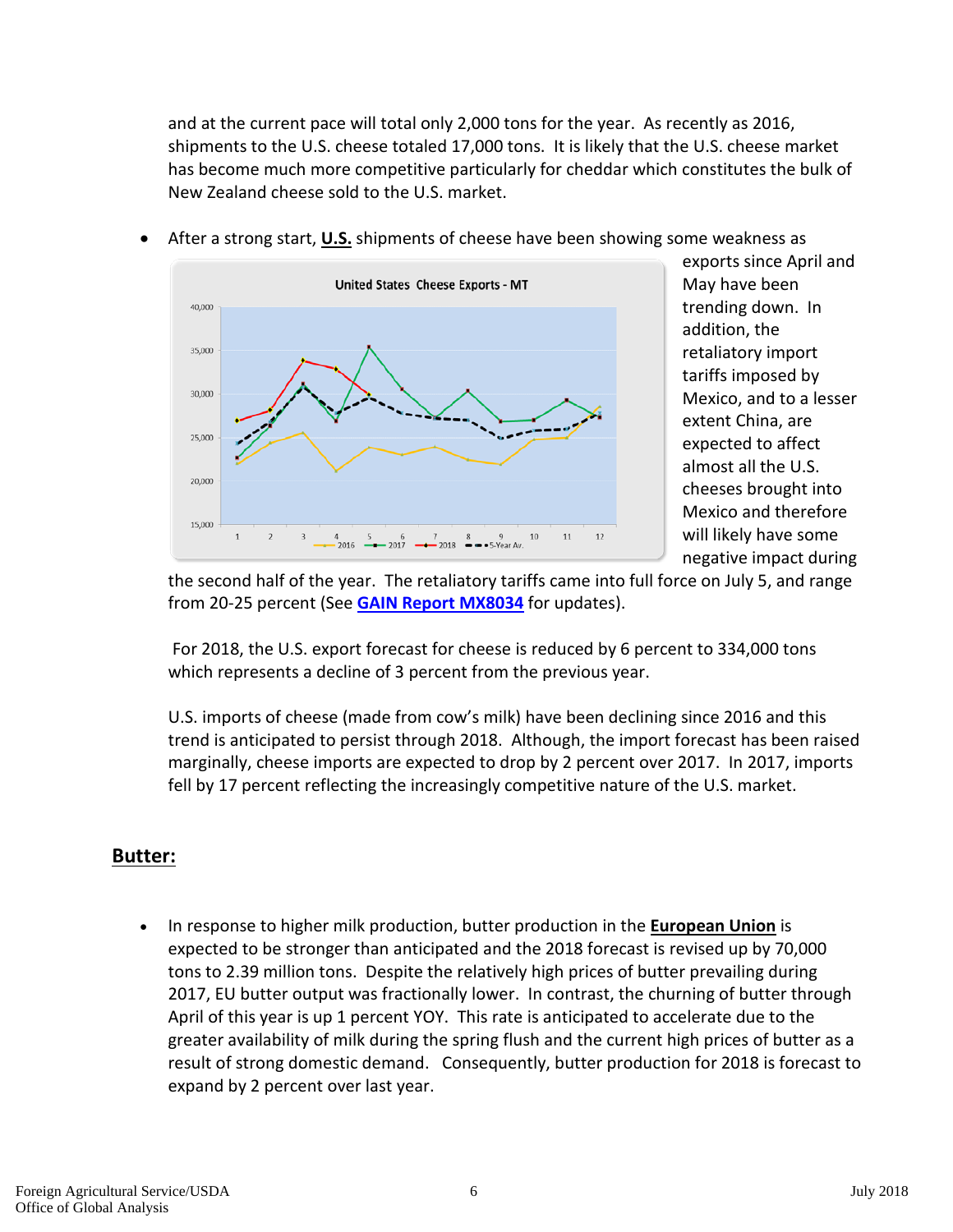In late June, EU butter was priced at around \$7,100 per ton FOB (\$3.22 per lb.); well above Oceania or U.S. butter prices. Although, the export forecast was revised up sharply by 20 percent, the volume of butter exported is expected to be near 2017 levels as exportable supplies will be limited due to the strength of internal demand. So far, the bulk of shipments have been destined for the United States, Saudi Arabia, and China.



- The **New Zealand** 2018 forecast for butter production is lowered by 1 percent as more milk is expected to flow into the more profitable WMP stream. However, the export forecast is raised with shipments still expected to show a YOY increase of 10 percent. New Zealand has been focusing on shipping larger volumes to China which accounted for nearly 20 percent of total shipments in 2017. Import demand for butter in China is growing rapidly averaging 14 percent annually from 2012 to 2017 to reach 98,000 tons in 2017. New Zealand supplies about 90 percent of the market with most of the balance supplied by the European Union.
- **U.S.** exports of butter including anhydrous milk fat (AMF) and butteroil are off to a strong start with shipments in the first 5 months of the year running over double last year's pace during the comparable period. The bulk of the butter – about 18,000 tons - has been shipped to Canada and Mexico. Most of the product going to Canada has been in the form of butter while Mexico has been importing mostly U.S. AMF/butteroil. For the balance of the year, U.S. butter is expected to remain relatively competitive on world markets and so the 2018 export forecast is revised up by over 50 percent to 43,000 tons.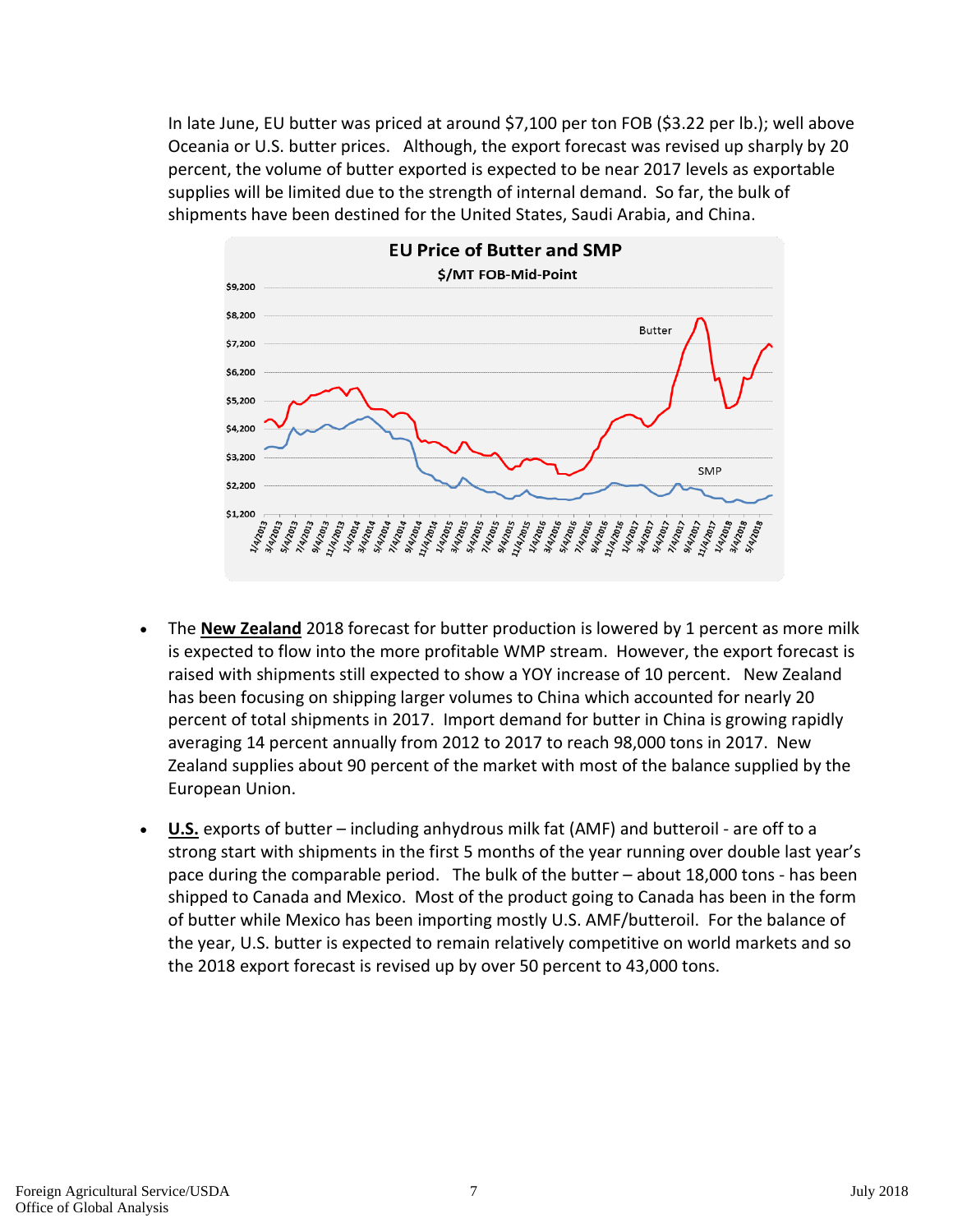# **Skimmed Milk Powder:**

• On July 6, 2018 **China** applied retaliatory tariffs on a number of U.S. dairy products notably SMP, whey and whey products, and WMP. These tariffs comprise the Most Favored Nation (MFN) plus additional retaliatory tariffs bringing the aggregate rate to 35 percent of the imported value of SMP and 27 percent for whey and whey products. Additional details are available on **[GAIN Report CH18034](https://gain.fas.usda.gov/Recent%20GAIN%20Publications/China%20Enacts%20Tariffs%20in%20Response%20to%20U.S.%20301%20Tariffs_Beijing_China%20-%20Peoples%20Republic%20of_7-9-2018.pdf)**.

China is slated to import 275,000 tons of SMP in 2018. The United States has been losing market share in China to the EU and Australia since 2013 so the impact on U.S. shipments of SMP are not expected to be substantial. Exports of U.S. SMP to China this year through May were already lagging last year's YOY pace by nearly one third.

| <b>Skimmed Milk Powder Imports by China</b> |         |         |         |         |         |         |              |                    |                     |    |                     |
|---------------------------------------------|---------|---------|---------|---------|---------|---------|--------------|--------------------|---------------------|----|---------------------|
|                                             |         |         |         |         |         |         | 2013-2017    | 2013-2017          | Av. Market          |    | <b>Market Share</b> |
|                                             | 2012    | 2013    | 2014    | 2015    | 2016    | 2017    | Av. Mkt Size | <b>Growth Rate</b> | <b>Share 13-'17</b> |    | <b>Growth Rate</b>  |
| New Zealand                                 | 105.403 | 123,919 | 115,211 | 115,375 | 111,416 | 116,598 | 116,504      | $-2%$              | 53%                 | J, | $-3%$               |
| EU-28                                       | 29.460  | 37.974  | 67,317  | 42,723  | 42.096  | 69,979  | 52,018       | 17%                | 23%                 | ⇑  | 15%                 |
| Australia                                   | 12,016  | 13,200  | 17,156  | 19,873  | 15,765  | 32,271  | 19,653       | 25%                | 9%                  |    | 23%                 |
| <b>United States</b>                        | 18,498  | 53,327  | 49,290  | 21,020  | 14,664  | 27,607  | 33,182       | $-15%$             | 14%                 | JĻ | $-16%$              |
| Singapore                                   | 1,074   | 1.707   | 941     | 250     | 302     | 151     | 670          | -45%               | 0%                  |    | $-46%$              |
| Other                                       | 1,102   | 4,892   | 2,926   | 1,028   | 221     | 692     | 1,952        | $-39%$             | 0%                  | Л  | $-39%$              |
| <b>Total</b>                                | 167.553 | 235.019 | 252.841 | 200.269 | 184.464 | 247.298 | 208,029      | 1%                 |                     |    |                     |

• Exports of SMP from the **United States** have accelerated at an impressive pace with shipments through May averaging about 66,000 tons per month. As a result, the export forecast is revised up by 13 percent to 720,000 tons which would represent a new record for annual exports of U.S. SMP. Mexico remains a key market accounting for about 44 percent of total shipments of U.S. SMP so far this year. However, the strongest gains over this period have been posted in such import markets as Indonesia and Vietnam where shipments of U.S. SMP have more than doubled.

Although China has imposed retaliatory tariffs on imports of U.S. SMP, their impact on overall U.S. SMP exports is not expected to be significant. On a skim solids milk equivalent (M.E.) basis, the volume of SMP shipped to China through May of this year only accounted for 7 percent of total skim solids M.E. basis exported to China. The bulk of skim solids exported to China comprised whey and whey products and lactose. While whey and whey products will face retaliatory tariffs of 25 percent on top of a MFN tariff of 2 percent, lactose was not a targeted product.

• In 2017, **European Union** exports of SMP climbed by just over a third to 781,000 tons capturing market share largely at the expense of the United States. The competition for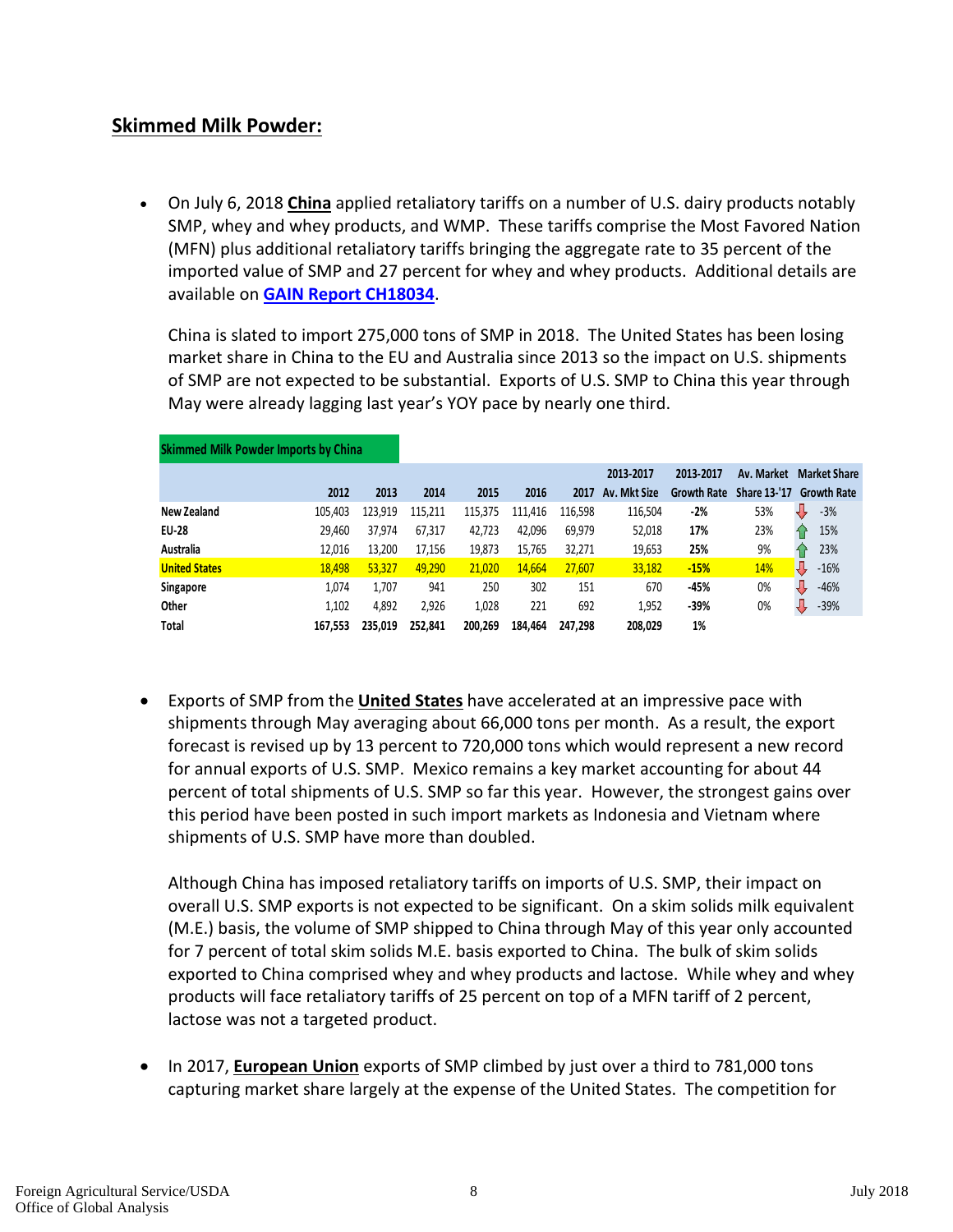markets is likely to remain fierce as the EU is expected to have ample exportable supplies of SMP since milk output this year is forecast to grow by over 1 percent. The SMP production forecast is revised higher by 115,000 tons to 1.8 million tons while the export forecast is raised by 9 percent to 850,000 tons. So far this year, about 20 percent of SMP shipments have been destined to Algeria, while another 19 percent has been shipped to Egypt, China, and Indonesia.

In an effort to limit the accumulation of intervention stocks, the EU has effectively suspended the purchase of surplus SMP at the fixed support price of €1,698 per ton (90 cents/lb) from March 1-September 30, 2018. Further, in an effort to drawdown stocks, the EU has been offering stocks dated from 2016 for sale with the latest tender resulting in the sale of 24,000 tons in June at €1,195 per ton (63 cents/lb). So far this year, nearly 100,000 tons have been sold from intervention and year-end stocks are expected to drop down to 320,000 tons. The ability of the EU to further drawdown intervention stocks will likely be determined by the course of SMP prices. The recent downturn in SMP prices will likely mean that the EU will have to meter out stocks cautiously in order to prevent a sharp drop in domestic market prices for SMP and fluid milk.

• **Mexico** continues to import growing volumes of SMP with January through May imports surging YOY by 19 percent. For 2018, the import forecast is raised by 70,000 tons to a record 400,000 tons which would represent a 21 percent increase over the previous year. Most of the imported SMP is used as an ingredient to be used in processed products or is reconstituted into milk. Interestingly, Mexico is reporting the export of substantial volumes of SMP almost exclusively to Venezuela. These totaled 28,000 tons in 2017 and



this year has so far grown to nearly 73,000 tons. While the United States dominates the SMP import market due to its geographic proximity and duty free access, Mexico has signed two free trade agreements (FTA) that will likely ratchet up the level of competition. In April 2018, Mexico and the European Union signed a trade agreement which in terms of major dairy products established a tariff rate quota (TRQ) of 20,000 tons

for mature cheeses, 5,000 tons for fresh cheeses, and 50,000 tons for SMP, to be all phased-in within 5 years. Additionally, there was also a TRQ for dairy preparations and a tariff reduction for infant formula. Notably, the agreement also included geographical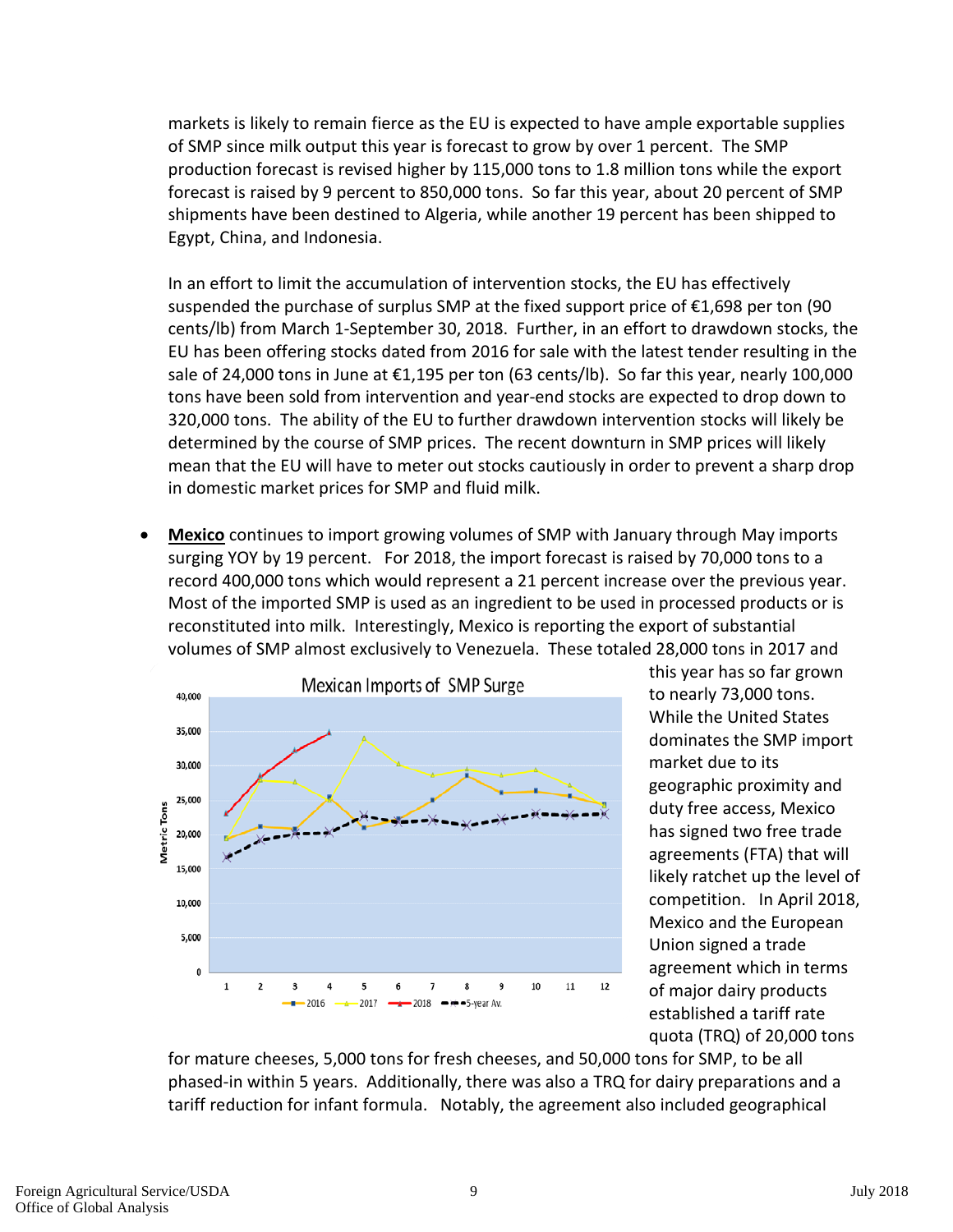indicators that could have a negative impact on U.S. cheese exports.

In March 2018, Mexico signed the Comprehensive and Progressive Agreement for Trans-Pacific Partnership with a number of countries including such dairy exporters as Australia, Canada, and New Zealand. The agreement established a number of dairy TRQ's and country specific quotas for such key products as 42,000 tons milk powder, 6,500 tons of cheese, and 2,000 tons of butter.

The net effect of these FTAs is that upon implementation, competing countries have greater duty-free access to the Mexican import market. In 2012, other WTO country members were limited to a TRQ of 80,000 tons of milk powder of which 40,000 tons were allocated to LICONSA - a Mexican government parastatal charged with supplying subsidized dairy products to low income families. Now, competitors such as the EU will be able to access an additional TRQ of 92,000 tons.

## **WHOLE MILK POWDER:**

• **China** is expected to import 500,000 tons of WMP in 2018 – down 17 percent from the December 2017 forecast - as the pace of imports for the balance of this year are anticipated to slow. Trade data through the first quarter indicates that Chinese imports of WMP are up 10 percent YOY, but shipments through May as reported by exporters is only up 2 percent compared to the same period last year. Nevertheless, total WMP imports are forecast to grow by 6 percent over last year as consumer demand for processed dairy products continues to drive the market. However, this import growth is sharply lower compared to the past two years, as the availability of relatively low priced SMP is likely to lead to some substitution.

The bulk of the WMP imported through March – 216,000 tons – originates from New Zealand due to the China-New Zealand FTA that effectively sets a milk powder TRQ of about 155,000 tons at a tariff rate of 0.8 percent. This is set to rise to 164,482 tons in 2019 when tariffs will be phased-out. The standard import duty (MFN) for milk powder is currently set at 10 percent.

• Given the importance of WMP as a source of export revenue for **New Zealand**, most of the additional milk forecast to be produced in 2018 is anticipated to be channeled into the production of WMP. The 2018 export forecast is revised up by 1 percent to 1.4 million tons or about 4 percent higher than in 2017. So far in 2018 through May, nearly one quarter of WMP shipments have been destined for China with another 21 percent going to Algeria and the United Arab Emirates.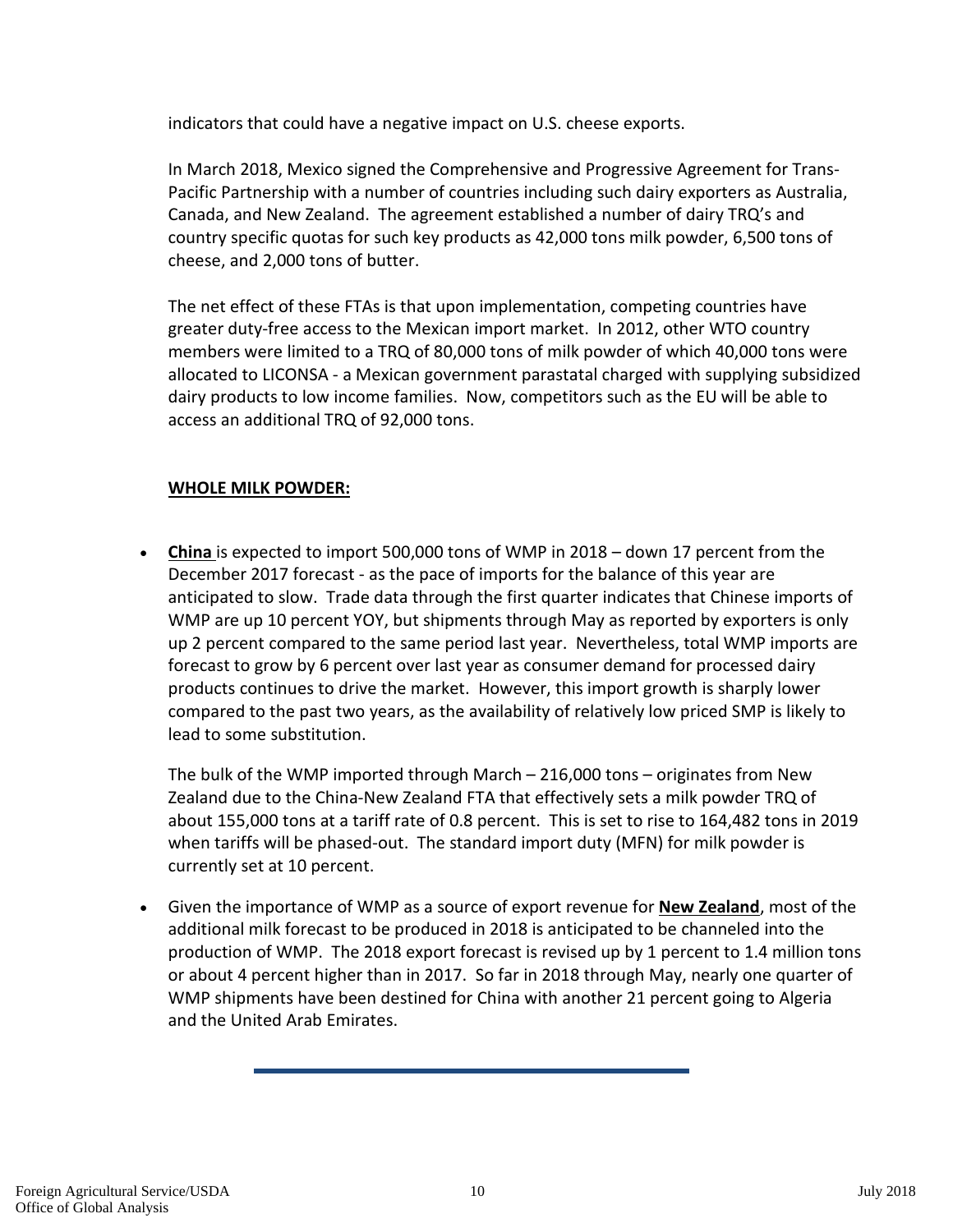## **SPECIAL REPORT ON EU MILK PRODUCTION**

# **Milk Production Growth Varies Throughout EU-28 After Removal of Production Quota**

Since the elimination of the EU milk production quota in 2014, a small cadre of countries – the Netherlands, Ireland, Poland and Italy – accounted for nearly three-quarters of the total net gain in EU milk production. Meanwhile, one country – France – is responsible for three-quarters of member states' declines in milk production. Despite fears that post-quota output would surge, the annualized rate of 1.2 percent growth (2014-2017) was only slightly above the previous 5-year average of 0.9 percent (2009-2013). For 2018, production is forecast up a further 1 percent yearover-year, but as in past years, modest overall growth obscures greater changes within individual member states. Several factors have influenced varying rates of expansion by member state.

- Production costs vary considerably from member state to member state, in part due to differences in farm size and efficiency. While the quota capped production in any member state to 1 percent growth, the removal of the quota incentivizes production growth in lower-cost states and dis-incentivizes production in higher-cost states.
- Demand is rising for some dairy products (including butter, cheese, infant milk formula (IMF), and other high-value processed products) and falling for lowervalued commodities (fluid milk, skim milk powder (SMP)). As processing capacity varies by region, higher



prices for some products have incentivized production in particular regions. Likewise, weakness in powder markets has negatively impacted some member states more than others.

• The EU continues to use support programs including direct payments to farmers, which sustains production in high-cost regions. Despite significant consolidation in recent years, these programs continue to support less-efficient small-holder farmers who would have otherwise been driven out by low milk prices.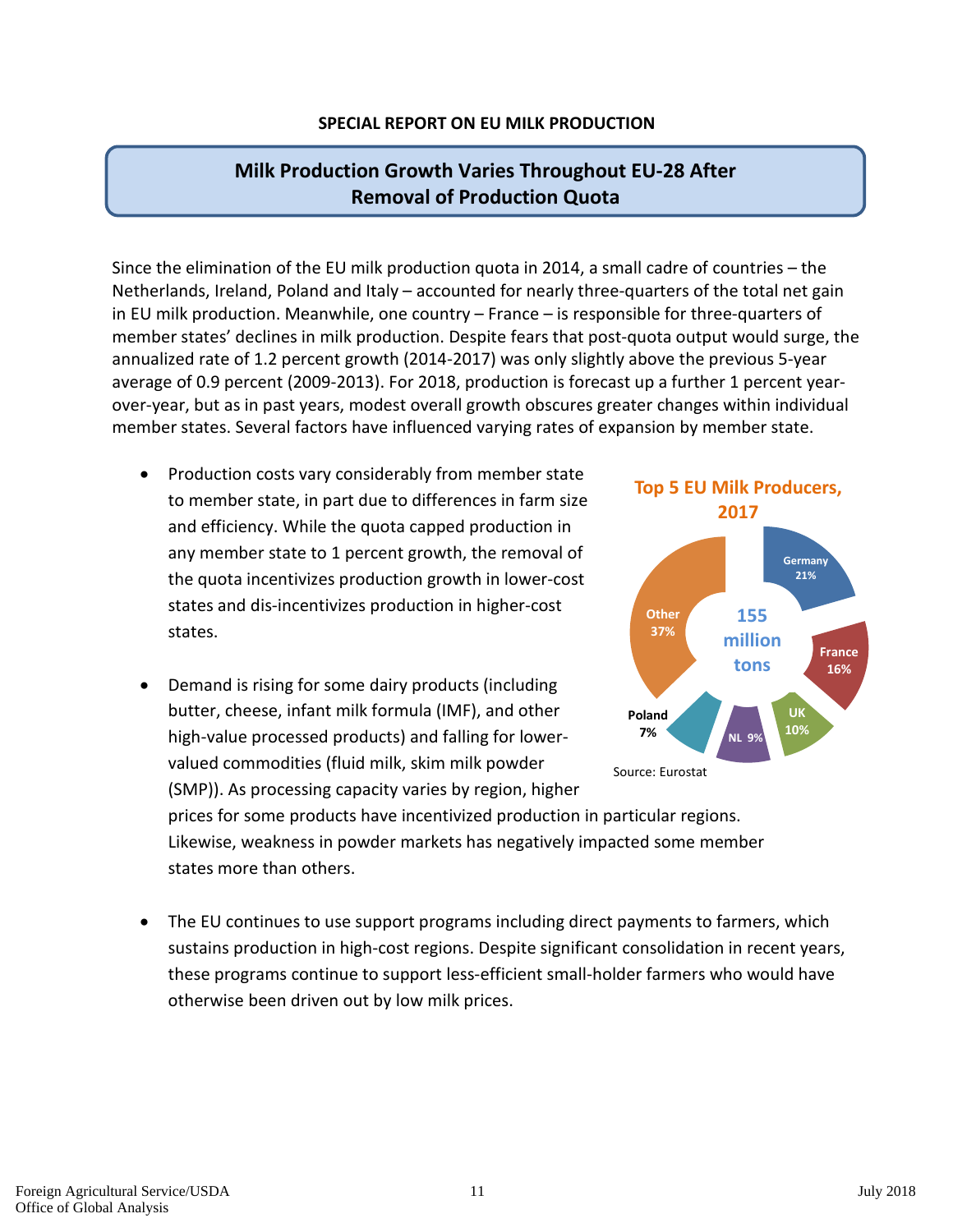

## **Milk Production Surges in the Netherlands, Ireland and Others**

Around the same time that the milk quota was repealed, global dairy demand cooled considerably, reflecting lower economic growth in most importing countries. Compounding this were high dairy stocks in China and an import ban from Russia, one of the top markets for EU dairy products. Lower import demand from most markets contributed to a major reduction in global and EU milk prices during 2015-2016. Despite lower prices, milk production continued to grow.

The Netherlands – fourth largest producer among member states – had the largest net gain in milk production in the post-quota era, largely due to its highly-competitive milk sector. Compared to the rest of the EU, Dutch dairy farms are larger, more efficient, and therefore more profitable. The scale and efficiency of Dutch dairy farms made its industry better able to handle downturns in milk prices. However, future output growth is severely restricted by environmental restrictions on phosphate emissions. Farms in the Netherlands are limited to keeping cow numbers at 2015 levels, which means gains in milk production growth can only be achieved by further improvements in yields (milk per cow).

Ireland's milk production expanded at the fastest rate post-quota and now ranks seventh among all member states. Production increased 34 percent between 2013 and 2017, mostly through a 25 percent increase in cow numbers. Ireland faces some of the lowest production costs in the EU aided by lower feed costs due to ample forage and lower land costs. Irish dairy farmers also had significantly lower debt levels when the quotas were lifted, averaging €24,000 per farm compared to an EU average of €69,000 per farm in 2015. With a relatively small domestic market, processors have looked to global markets to expand demand and have developed strong brands which command premiums. The outlook for Ireland's milk production remains robust given robust profitability and lack of constraints to growth.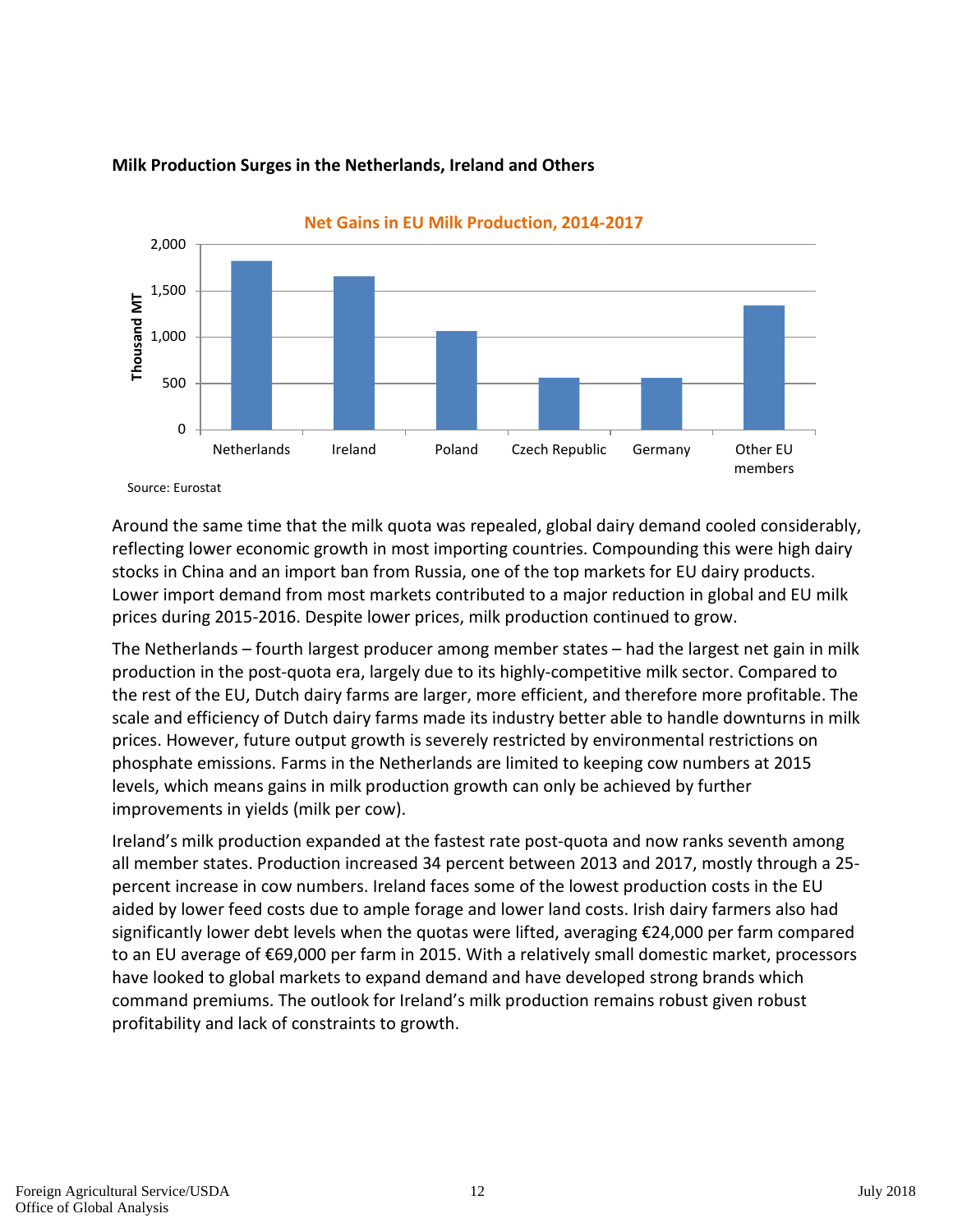## **Production Plummets in France, Baltics and Southern Europe**

While the rollback of the quota benefitted large and more efficient enterprises, small and inefficient operations were expected to feel the brunt of the change. As a result, while the dairy herd declined in many member states, most experienced just a fractional decline in production as farms consolidated. Milk production declined in just 9 states during 2014-2017, mostly in smaller states accounting for less than 1 percent of EU production. In contrast, losses in France accounted for three-quarters of the total decline. France is the second largest milk producer in Europe and the only major milk producer to reduce output. Production has declined in France due to low milk prices and relatively high cost of production – including land, feed, and labor – and a stricter regulatory environment than other states. Low milk prices hit French farmers hard in 2016, driving a near 4-percent decline while output showed only marginal improvement in 2017. The accumulation of stocks, especially of SMP, and stagnant domestic demand continues to weigh on milk prices. While France will continue to be a major producer, the outlook for production growth appears more limited than other countries, due to high costs relative to other states.



## **For further information on this article contact Lindsay Kuberka, Telephone # 202-644-4650**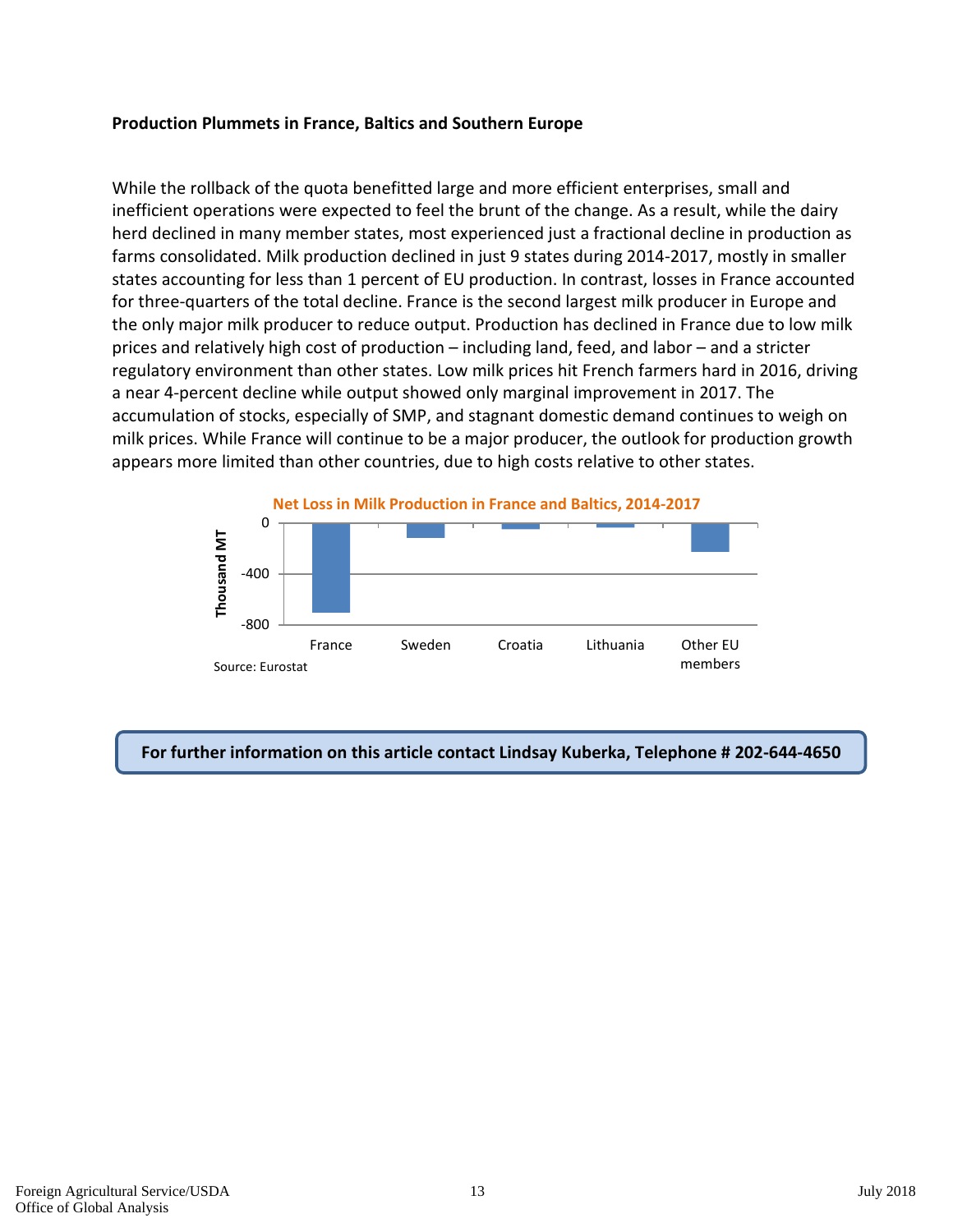## **U.S. Dairy Export Forecasts:**

|                                |                | Milk Equivalent (Bil. Lbs.) |      |                          | Milk Equivalent (Bil. Lbs) |              |
|--------------------------------|----------------|-----------------------------|------|--------------------------|----------------------------|--------------|
|                                | 2018 (For.)    | Fat                         |      | <b>Skims</b> 2019 (For.) | Fat                        | <b>Skims</b> |
|                                |                |                             |      |                          |                            |              |
| NON-FAT DRY AND SKIM MILK PWDR | 720,269 MT     | 0.3                         | 16.9 | 690,750 MT               | 0.3                        | 16.3         |
|                                |                |                             |      |                          |                            |              |
| MILK POWDER > 1.5% MILK FAT    | 45,119 MT      | 0.6                         | 0.7  | 32,500 MT                | 0.4                        | 0.5          |
|                                |                |                             |      |                          |                            |              |
| <b>BUTTER/MILKFAT/SPREADS</b>  | 40,319 MT      | 2.0                         | 0.0  | 40,405 MT                | 2.0                        | 0.0          |
|                                |                |                             |      |                          |                            |              |
| <b>CHEESE AND CURD</b>         | 344,415 MT     | 5.4                         | 2.8  | 334,200 MT               | 5.2                        | 2.7          |
|                                |                |                             |      |                          |                            |              |
| <b>FLUID PRODUCTS 4/</b>       | 145,814 Liters | 0.4                         | 0.3  | 145,700 Liters           | 0.5                        | 0.3          |
|                                |                |                             |      |                          |                            |              |
| <b>DRIED WHEY PRODUCTS</b>     | 580,829 MT     | 0.8                         | 13.4 | 569,550 MT               | 0.7                        | 13.2         |
|                                |                |                             |      |                          |                            |              |
| <b>LACTOSE</b>                 | 406,790 MT     | 0.0                         | 10.0 | 409,000 MT               | 0.0                        | 10.0         |
|                                |                |                             |      |                          |                            |              |
| <b>OTHER DAIRY PRODUCTS</b>    | 194,329 MT     | 0.7                         | 1.8  | 195,350 MT               | 0.7                        | 1.9          |
|                                |                |                             |      |                          |                            |              |
| <b>TOTAL - Billion Pounds</b>  |                | 10.2                        | 46.0 |                          | 9.9                        | 44.9         |
|                                |                |                             |      |                          |                            |              |

### **U.S. Dairy Products Export Forecast - Calendar Year 2018-2019**

Note: 1) CY 2018 includes actual exports through May 2018 2) Milk Equivalent figures are rounded and totals may not add up.

3) Forecasts assume current policy 4/ Includes milk based drinks, fluid whey, cream and fluid milk

#### **Cumulative Shipments Through May 2018**

| <b>Top Destinations-M.E. Milkfat Basis (Mill. lbs)</b> | 2018  | <b>Top Destinations-M.E. Skim Basis (Mill. lbs)</b> | 2018   |
|--------------------------------------------------------|-------|-----------------------------------------------------|--------|
| <b>MEXICO</b>                                          | 1,153 | <b>MEXICO</b>                                       | 4.948  |
| <b>SOUTH KOREA</b>                                     | 413   | <b>CHINA (MAINLAND)</b>                             | 4.167  |
| <b>CHINA (MAINLAND)</b>                                | 408   | <b>PHILIPPINES</b>                                  | 1,282  |
| <b>CANADA</b>                                          | 404   | <b>INDONESIA</b>                                    | 1,060  |
| <b>JAPAN</b>                                           | 297   | <b>JAPAN</b>                                        | 1,001  |
| <b>AUSTRALIA</b>                                       | 188   | <b>VIETNAM</b>                                      | 946    |
| Other                                                  | 1.545 | Other                                               | 6.853  |
| <b>TOTAL</b>                                           | 4.407 | <b>TOTAL</b>                                        | 20.257 |

| <b>Top Destinations-M.E. Skim Basis (Mill. lbs)</b> | 2018   |
|-----------------------------------------------------|--------|
| <b>MEXICO</b>                                       | 4,948  |
| <b>CHINA (MAINLAND)</b>                             | 4,167  |
| <b>PHILIPPINES</b>                                  | 1,282  |
| <b>INDONESIA</b>                                    | 1,060  |
| <b>JAPAN</b>                                        | 1,001  |
| <b>VIETNAM</b>                                      | 946    |
| Other                                               | 6,853  |
| <b>TOTAL</b>                                        | 20,257 |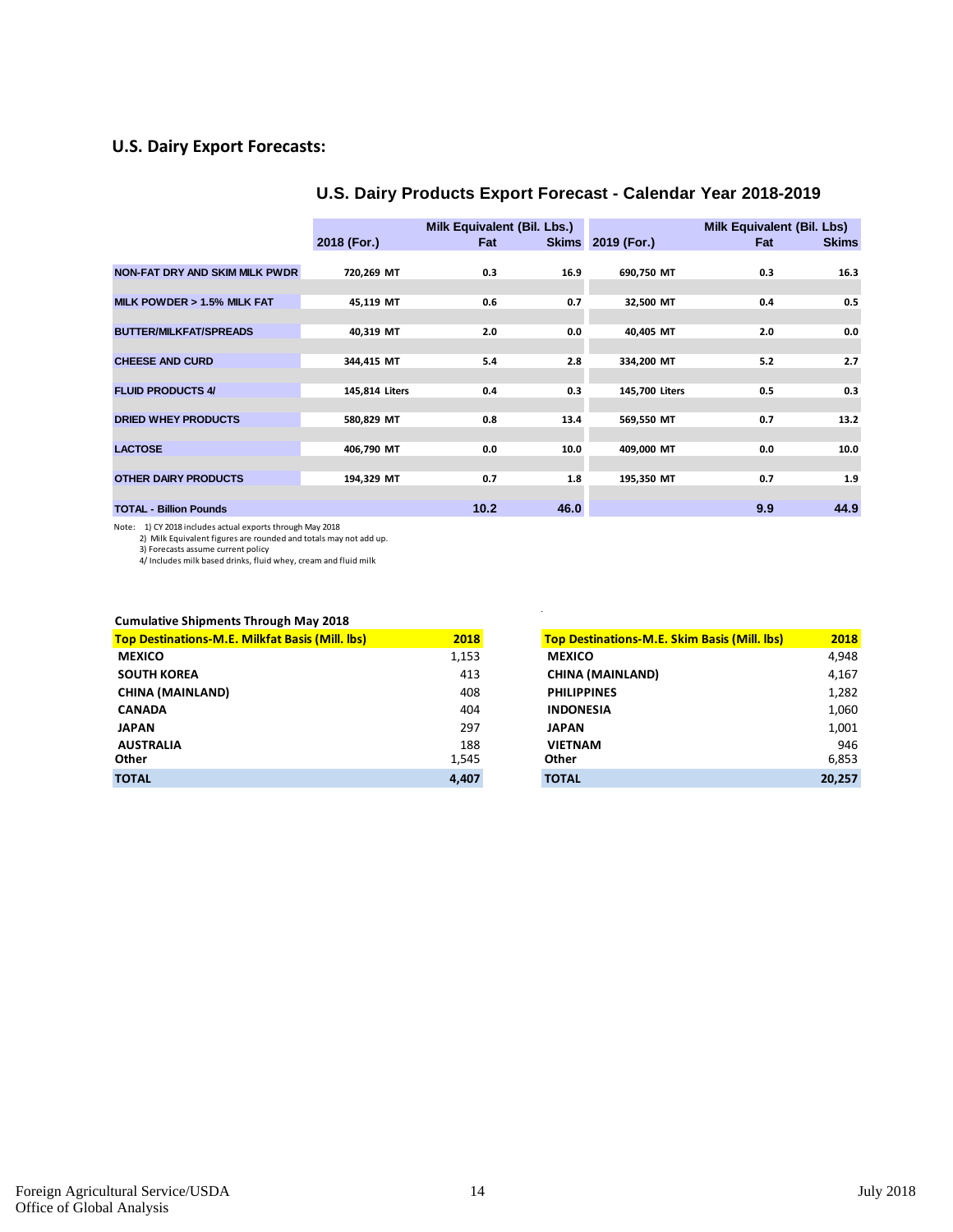## **Additional Resources:**

For additional information, please contact Paul Kiendl at 202-720-8870 or [Paul.Kiendl@fas.usda.gov](mailto:Paul.Kiendl@fas.usda.gov) or Lindsay Kuberka at 202-644-4650 or [Lindsay.Kuberka@fas.usda.gov](mailto:Lindsay.Kuberka@fas.usda.gov)

Subscription services for FAS circulars can be obtained at: <https://public.govdelivery.com/accounts/USDAFAS/subscriber/new>

Individual FAS country reports covering dairy are available at: <http://gain.fas.usda.gov/Pages/Default.aspx>

The USDA Production, Supply and Demand database is available at: <http://www.fas.usda.gov/psdonline>

A monthly "Livestock, Dairy, and Poultry Outlook" for the United States published by the Economic Research Service is available at: <https://www.ers.usda.gov/publications/>

U.S. trade data is available on the Global Agricultural Trade System (GATS): <http://apps.fas.usda.gov/gats/default.aspx>

The next publication of this circular will be in December 2018.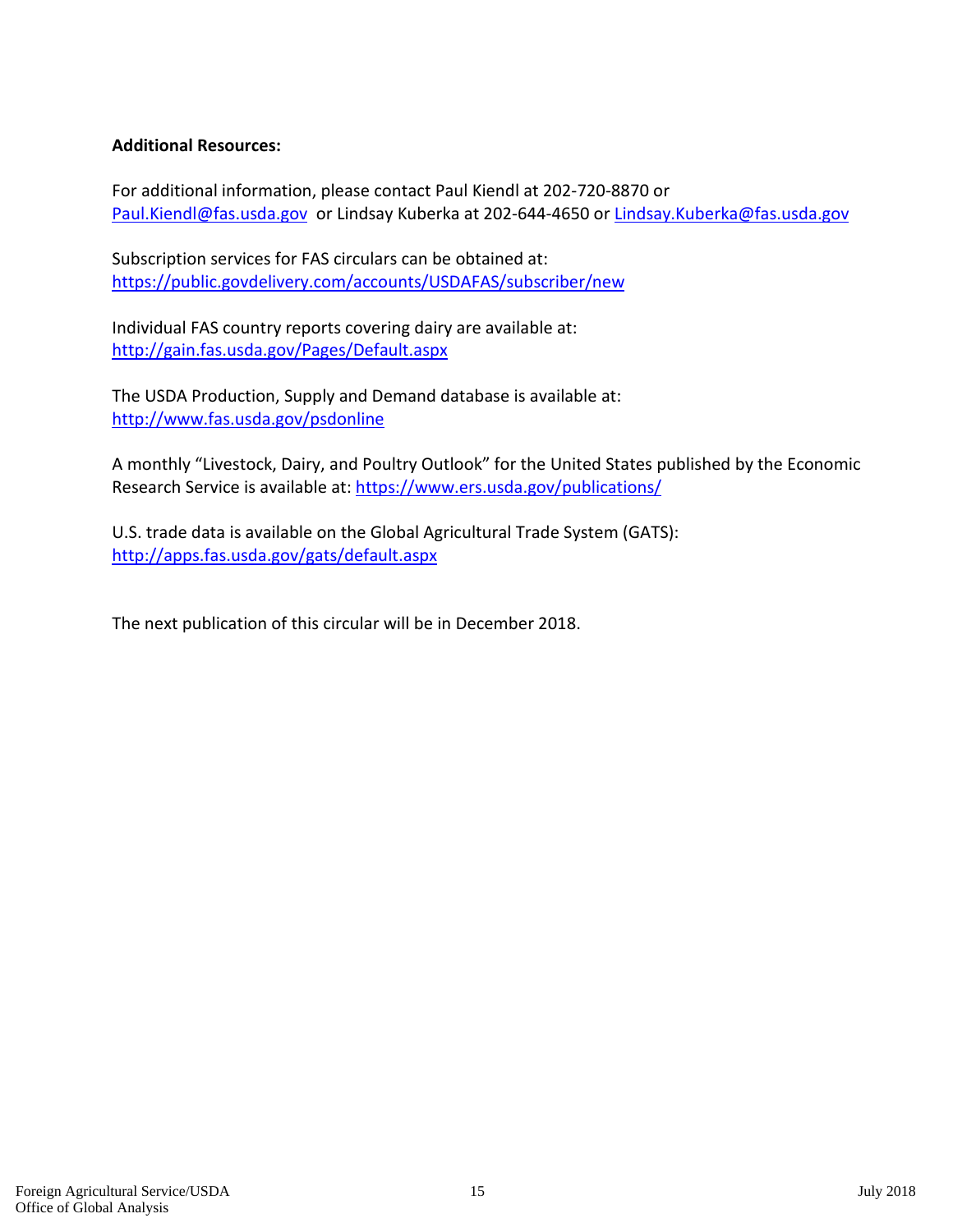#### **Cows Milk Production and Consumption: Summary For Selected Countries**

|                             |         | 1,000 Metric Tons |         |         |                    |             |
|-----------------------------|---------|-------------------|---------|---------|--------------------|-------------|
|                             | 2014    | 2015              | 2016    | 2017    | 2018<br><b>Dec</b> | 2018<br>Jul |
|                             |         |                   |         |         |                    |             |
| <b>Cows Milk Production</b> |         |                   |         |         |                    |             |
| Argentina                   | 11,326  | 11,552            | 10,191  | 10,090  | 10,700             | 10,795      |
| Australia                   | 9,798   | 10,091            | 9,486   | 9,462   | 9,530              | 9,650       |
| <b>Belarus</b>              | 6,705   | 7,044             | 7,140   | 7,320   | 7,425              | 7,475       |
| Brazil                      | 25,489  | 24,770            | 22,726  | 23,550  | 23,980             | 23,980      |
| Canada                      | 8,437   | 8,773             | 9,081   | 9,450   | 9,800              | 9,800       |
| China                       | 37,250  | 37,550            | 36,020  | 35,450  | 36,500             | 37,200      |
| European Union              | 146,500 | 150,200           | 151,000 | 153,400 | 152,100            | 155,550     |
| India                       | 60,500  | 64,000            | 68,000  | 72,000  | 76,000             | 76,000      |
| Japan                       | 7,334   | 7,379             | 7,394   | 7,280   | 7,240              | 7,240       |
| Korea, South                | 2,214   | 2,169             | 2,070   | 2,081   | 2,091              | 2,091       |
| Mexico                      | 11,464  | 11,736            | 11,956  | 12,162  | 12,230             | 12,230      |
| New Zealand                 | 21,893  | 21,587            | 21,224  | 21,530  | 21,850             | 21,736      |
| Russia                      | 30,499  | 30,548            | 30,510  | 30,600  | 30,550             | 30,700      |
| Taiwan                      | 363     | 374               | 380     | 380     | 375                | 375         |
| Ukraine                     | 11,152  | 10,584            | 10,375  | 10,300  | 10,250             | 10,250      |
| Others                      | 20      | 13                | 14      | 15      | $\mathbf 0$        | 16          |
| <b>Subtotal</b>             | 390,944 | 398,370           | 397,567 | 405,070 | 410,621            | 415,088     |
| <b>United States</b>        | 93,465  | 94,618            | 96,345  | 97,734  | 99,473             | 98,838      |
| <b>World Total</b>          | 484,409 | 492,988           | 493,912 | 502,804 | 510,094            | 513,926     |
| Fluid Use Dom. Consum.      |         |                   |         |         |                    |             |
| Argentina                   | 2,044   | 2,084             | 1,708   | 1,681   | 1,925              | 1,798       |
| Australia                   | 2,600   | 2,700             | 2,550   | 2,530   | 2,550              | 2,550       |
| <b>Belarus</b>              | 1,054   | 1,065             | 1,050   | 1,065   | 1,050              | 1,080       |
| Brazil                      | 9,660   | 9,573             | 9,600   | 10,000  | 10,010             | 10,010      |
| Canada                      | 2,946   | 2,923             | 2,917   | 2,900   | 2,950              | 2,950       |
| China                       | 15,150  | 15,360            | 14,600  | 14,792  | 14,880             | 14,960      |
| European Union              | 34,066  | 33,800            | 33,600  | 33,550  | 33,500             | 33,500      |
| India                       | 57,000  | 59,750            | 62,750  | 65,200  | 66,800             | 66,800      |
| Japan                       | 3,911   | 3,935             | 3,992   | 3,970   | 3,950              | 3,950       |
| Korea, South                | 1,540   | 1,529             | 1,500   | 1,540   | 1,568              | 1,568       |
| Mexico                      | 4,180   | 4,185             | 4,183   | 4,184   | 4,185              | 4,183       |
| New Zealand                 | 495     | 497               | 497     | 500     | 500                | 500         |
| Russia                      | 9,859   | 9,500             | 8,960   | 8,600   | 8,300              | 8,300       |
| Taiwan                      | 369     | 384               | 397     | 408     | 408                | 408         |
| Ukraine                     | 5,538   | 5,385             | 5,241   | 5,199   | 5,150              | 5,150       |
| Others                      | 62      | 57                | 85      | 76      | $\pmb{0}$          | 77          |
| <b>Subtotal</b>             | 150,474 | 152,727           | 153,630 | 156,195 | 157,726            | 157,784     |
| <b>United States</b>        | 27,060  | 26,668            | 26,487  | 26,320  | 26,200             | 26,200      |
| <b>World Total</b>          | 177,534 | 179,395           | 180,117 | 182,515 | 183,926            | 183,984     |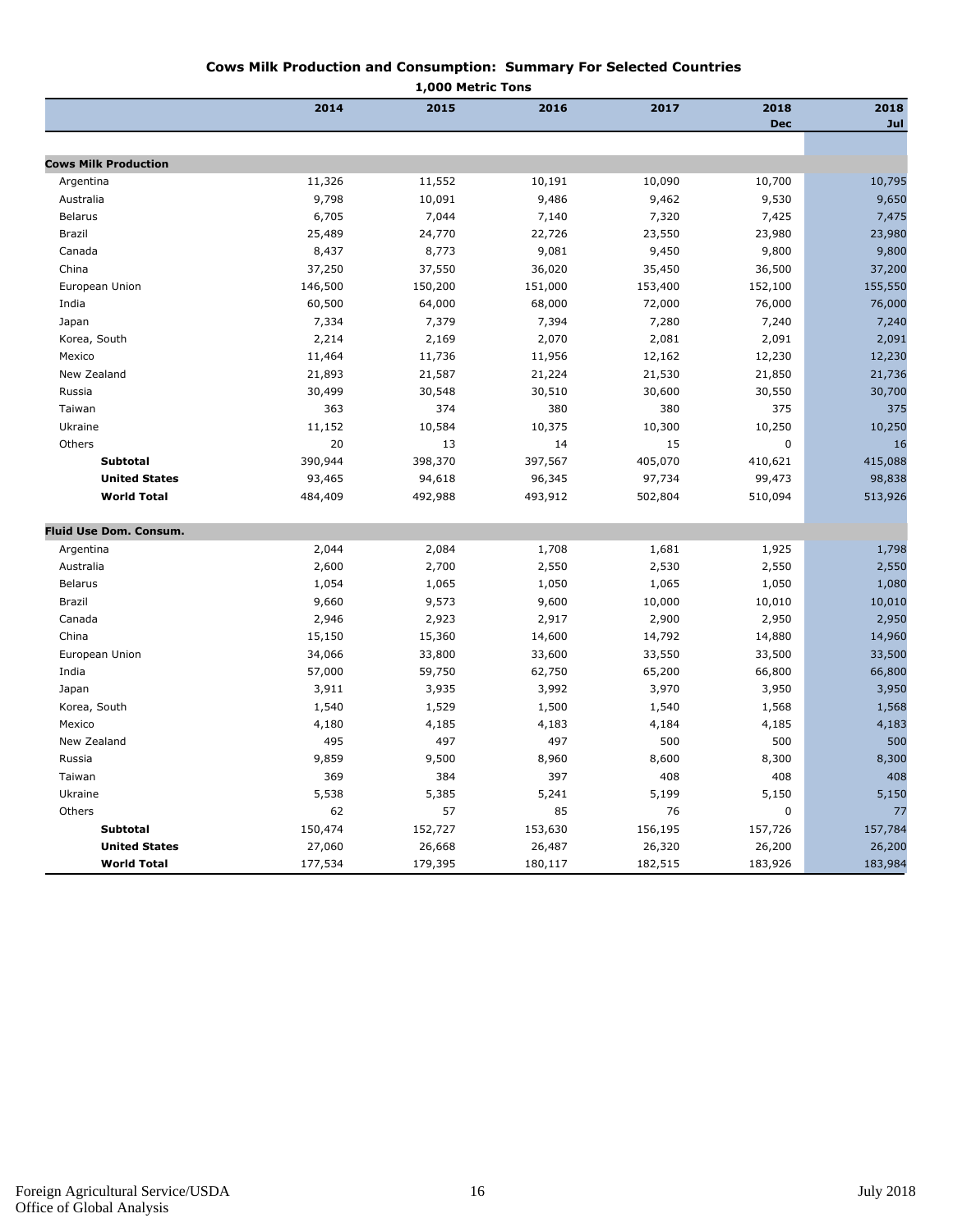#### **Fluid Milk - Cow Numbers: Summary For Selected Countries**

| 1,000 Head           |         |         |         |         |             |         |
|----------------------|---------|---------|---------|---------|-------------|---------|
|                      | 2014    | 2015    | 2016    | 2017    | 2018        | 2018    |
|                      |         |         |         |         | <b>Dec</b>  | Jul     |
|                      |         |         |         |         |             |         |
| <b>Cows In Milk</b>  |         |         |         |         |             |         |
| Argentina            | 1,826   | 1,786   | 1,720   | 1,672   | 1,683       | 1,663   |
| Australia            | 1,647   | 1,689   | 1,562   | 1,512   | 1,670       | 1,525   |
| <b>Belarus</b>       | 1,525   | 1,533   | 1,512   | 1,520   | 1,525       | 1,525   |
| Brazil               | 16,825  | 17,426  | 17,430  | 17,650  | 17,950      | 17,950  |
| Canada               | 955     | 954     | 945     | 945     | 945         | 945     |
| China                | 8,400   | 8,400   | 8,000   | 7,200   | 7,500       | 7,200   |
| European Union       | 23,468  | 23,559  | 23,548  | 23,525  | 23,500      | 23,299  |
| India                | 50,500  | 52,500  | 54,500  | 56,500  | 58,500      | 58,500  |
| Japan                | 773     | 750     | 752     | 735     | 730         | 730     |
| Korea, South         | 208     | 197     | 194     | 190     | 191         | 191     |
| Mexico               | 6,350   | 6,400   | 6,450   | 6,500   | 6,550       | 6,550   |
| New Zealand          | 5,176   | 5,056   | 4,998   | 4,861   | 4,925       | 4,885   |
| Philippines          | 18      | 10      | 11      | 12      | $\mathbf 0$ | 12      |
| Russia               | 8,050   | 7,750   | 7,235   | 7,000   | 6,800       | 6,800   |
| Taiwan               | 60      | 62      | 61      | 61      | 60          | 60      |
| Ukraine              | 2,509   | 2,322   | 2,226   | 2,172   | 2,100       | 2,100   |
| <b>Subtotal</b>      | 128,290 | 130,394 | 131,144 | 132,055 | 134,629     | 133,935 |
| <b>United States</b> | 9,257   | 9,314   | 9,325   | 9,392   | 9,434       | 9,405   |
| <b>World Total</b>   | 137,547 | 139,708 | 140,469 | 141,447 | 144,063     | 143,340 |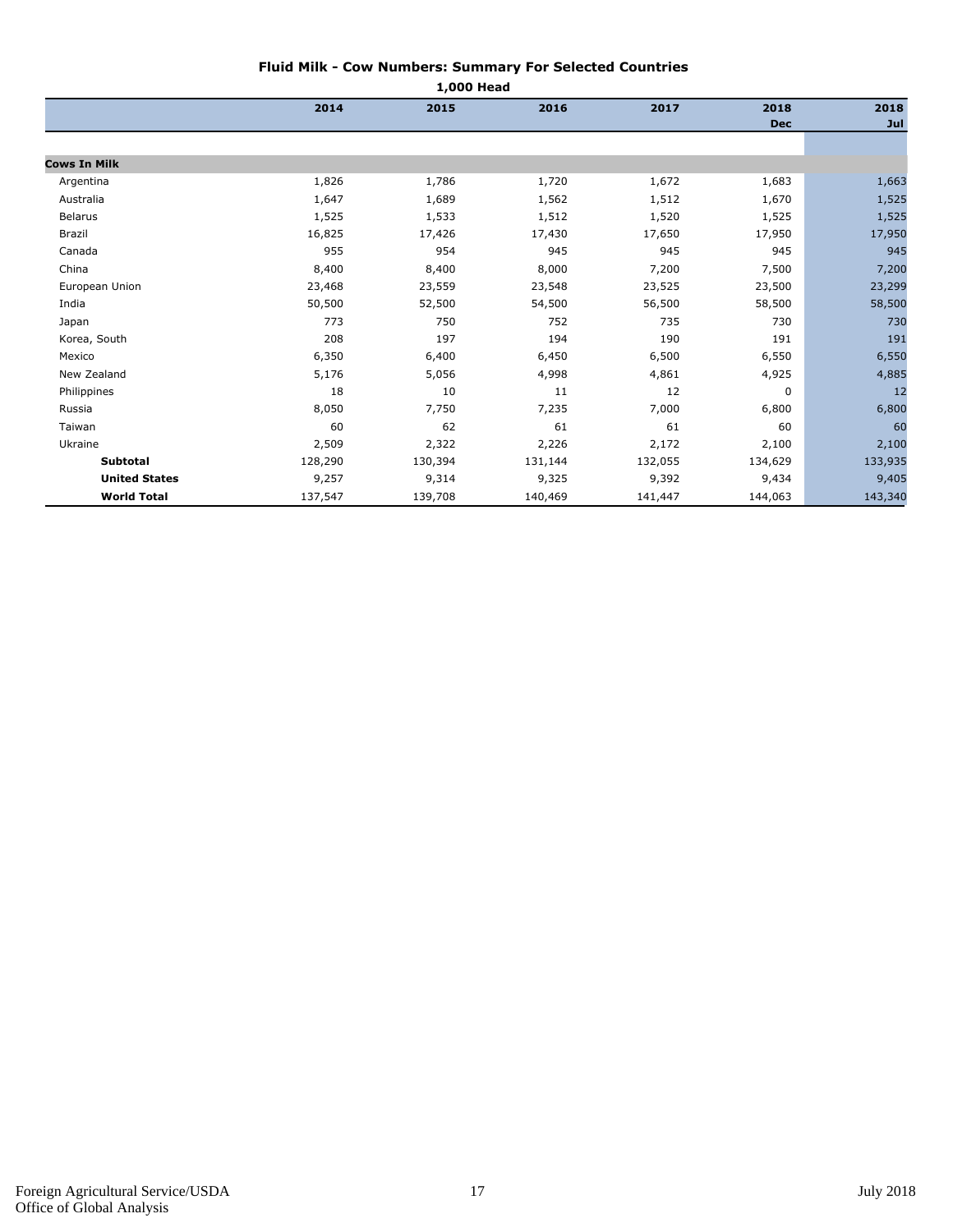#### **Cheese Production and Consumption: Summary For Selected Countries**

|                               |                | 1,000 Metric Tons |                |                |            |                |
|-------------------------------|----------------|-------------------|----------------|----------------|------------|----------------|
|                               | 2014           | 2015              | 2016           | 2017           | 2018       | 2018           |
|                               |                |                   |                |                | <b>Dec</b> | Jul            |
|                               |                |                   |                |                |            |                |
| <b>Production</b>             |                |                   |                |                |            |                |
| Algeria                       | $\pmb{0}$      | $\pmb{0}$         | $\pmb{0}$      | $\pmb{0}$      | 0          | $\mathfrak{c}$ |
| Argentina                     | 564            | 548               | 475            | 435            | 466        | 475            |
| Australia                     | 328            | 343               | 344            | 348            | 355        | 360            |
| <b>Belarus</b>                | 226            | 241               | 275            | 260            | 255        | 270            |
| Brazil                        | 736            | 754               | 745            | 772            | 780        | 780            |
| Canada                        | 396            | 419               | 445            | 445            | 450        | 450            |
| European Union                | 9,560          | 9,740             | 9,810          | 10,050         | 10,060     | 10,250         |
| Japan                         | 46             | 46                | 47             | 46             | 46         | 46             |
| Korea, South                  | 24             | 23                | 25             | 27             | 28         | 28             |
| Mexico                        | 343            | 363               | 375            | 396            | 390        | 405            |
| New Zealand                   | 325            | 355               | 360            | 380            | 385        | 375            |
| Philippines                   | $\overline{2}$ | $\overline{2}$    | $\overline{2}$ | $\overline{2}$ | $\pmb{0}$  | $\overline{0}$ |
| Russia                        | 760            | 861               | 865            | 925            | 935        | 935            |
| Taiwan                        | $\pmb{0}$      | $\pmb{0}$         | $\pmb{0}$      | $\pmb{0}$      | $\pmb{0}$  | $\overline{0}$ |
| Ukraine                       | 203            | 190               | 186            | 187            | 188        | 180            |
| <b>Total Foreign</b>          | 13,513         | 13,885            | 13,954         | 14,273         | 14,338     | 14,554         |
| <b>United States</b>          | 5,222          | 5,367             | 5,525          | 5,742          | 5,675      | 5,780          |
| <b>Total</b>                  | 18,735         | 19,252            | 19,479         | 20,015         | 20,013     | 20,334         |
| <b>Total Dom. Consumption</b> |                |                   |                |                |            |                |
| Algeria                       | $\pmb{0}$      | $\pmb{0}$         | $\pmb{0}$      | $\pmb{0}$      | $\pmb{0}$  | $\mathsf{C}$   |
| Argentina                     | 510            | 506               | 431            | 397            | 405        | 437            |
| Australia                     | 265            | 270               | 275            | 291            | 295        | 296            |
| <b>Belarus</b>                | 67             | 69                | 71             | 72             | 73         | 75             |
| Brazil                        | 754            | 773               | 785            | 800            | 815        | 806            |
| Canada                        | 407            | 415               | 460            | 460            | 464        | 464            |
| European Union                | 8,884          | 9,087             | 9,093          | 9,295          | 9,251      | 9,472          |
| Japan                         | 278            | 295               | 305            | 319            | 316        | 331            |
| Korea, South                  | 118            | 137               | 135            | 149            | 155        | 155            |
| Mexico                        | 438            | 475               | 496            | 511            | 520        | 524            |
| New Zealand                   | 40             | 41                | 42             | 45             | 35         | 47             |
| Philippines                   | 20             | 21                | 23             | 25             | $\pmb{0}$  | $\overline{0}$ |
| Russia                        | 1,072          | 1,052             | 1,076          | 1,136          | 1,150      | 1,150          |
| Taiwan                        | 26             | 29                | 32             | 32             | 35         | 33             |
| Ukraine                       | 197            | 184               | 187            | 187            | 190        | 181            |
| <b>Total Foreign</b>          | 13,076         | 13,354            | 13,411         | 13,719         | 13,704     | 13,971         |
| <b>United States</b>          | 4,977          | 5,149             | 5,379          | 5,498          | 5,485      | 5,571          |
| <b>Total</b>                  | 18,053         | 18,503            | 18,790         | 19,217         | 19,189     | 19,542         |
|                               |                |                   |                |                |            |                |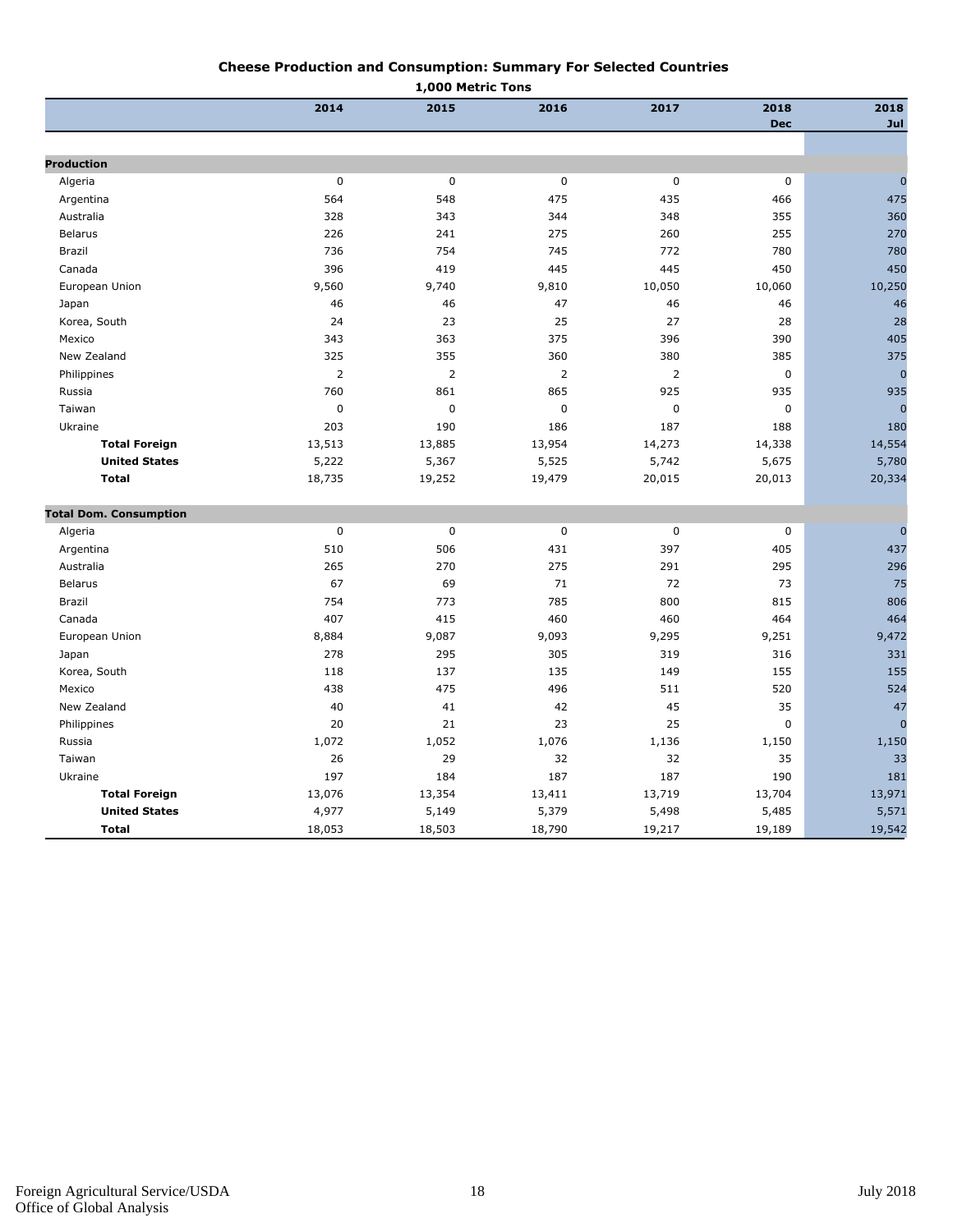#### **Cheese Trade: Summary For Selected Countries**

| 1,000 Metric Tons    |       |       |       |       |            |       |
|----------------------|-------|-------|-------|-------|------------|-------|
|                      | 2014  | 2015  | 2016  | 2017  | 2018       | 2018  |
|                      |       |       |       |       | <b>Dec</b> | Jul   |
|                      |       |       |       |       |            |       |
| <b>Total Exports</b> |       |       |       |       |            |       |
| Argentina            | 56    | 43    | 53    | 44    | 50         | 50    |
| Australia            | 151   | 171   | 167   | 171   | 180        | 175   |
| <b>Belarus</b>       | 167   | 183   | 205   | 189   | 185        | 200   |
| European Union       | 721   | 719   | 800   | 830   | 880        | 840   |
| New Zealand          | 278   | 327   | 355   | 343   | 360        | 340   |
| Others               | 68    | 55    | 55    | 55    | 52         | 50    |
| <b>Total Foreign</b> | 1,441 | 1,498 | 1,635 | 1,632 | 1,707      | 1,655 |
| <b>United States</b> | 368   | 317   | 287   | 344   | 357        | 334   |
| <b>Total</b>         | 1,809 | 1,815 | 1,922 | 1,976 | 2,064      | 1,989 |
| <b>Total Imports</b> |       |       |       |       |            |       |
| Australia            | 80    | 89    | 99    | 116   | 120        | 115   |
| Japan                | 232   | 249   | 258   | 273   | 270        | 285   |
| Korea, South         | 97    | 112   | 110   | 125   | 125        | 125   |
| Mexico               | 99    | 116   | 126   | 122   | 135        | 125   |
| Russia               | 349   | 220   | 230   | 226   | 235        | 235   |
| Others               | 202   | 181   | 221   | 206   | 195        | 187   |
| <b>Total Foreign</b> | 1,059 | 967   | 1,044 | 1,068 | 1,080      | 1,072 |
| <b>United States</b> | 127   | 157   | 165   | 137   | 132        | 134   |
| <b>Total</b>         | 1,186 | 1,124 | 1,209 | 1,205 | 1,212      | 1,206 |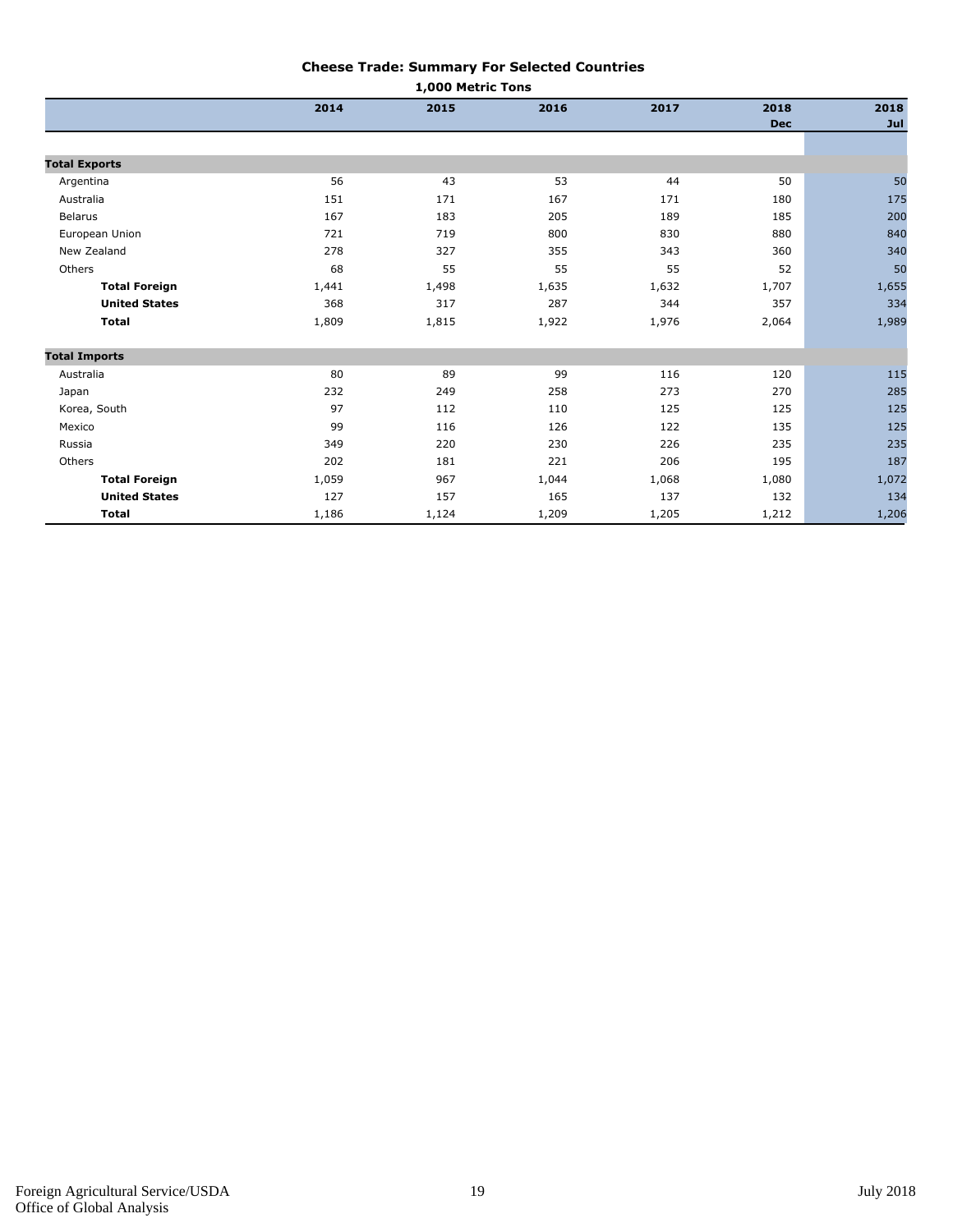#### **Butter Production and Consumption: Summary For Selected Countries 1,000 Metric Tons**

|                             |             | <b>I'm MELLIC TOUR</b> |           |             |             |                |
|-----------------------------|-------------|------------------------|-----------|-------------|-------------|----------------|
|                             | 2014        | 2015                   | 2016      | 2017        | 2018        | 2018           |
|                             |             |                        |           |             | <b>Dec</b>  | Jul            |
|                             |             |                        |           |             |             |                |
| <b>Production</b>           |             |                        |           |             |             |                |
| Algeria                     | $\mathbf 0$ | $\pmb{0}$              | 0         | $\mathbf 0$ | $\pmb{0}$   | $\overline{0}$ |
| Argentina                   | 52          | 50                     | 47        | 45          | 37          | 50             |
| Australia                   | 125         | 120                    | 110       | 103         | 105         | 110            |
| <b>Belarus</b>              | 107         | 113                    | 118       | 120         | 130         | 125            |
| Brazil                      | 85          | 83                     | 82        | 84          | 85          | 85             |
| Canada                      | 88          | 91                     | 93        | 120         | 127         | 127            |
| European Union              | 2,250       | 2,335                  | 2,345     | 2,340       | 2,320       | 2,390          |
| India                       | 4,887       | 5,035                  | 5,200     | 5,400       | 5,600       | 5,600          |
| Japan                       | 61          | 65                     | 66        | 59          | 57          | 57             |
| Mexico                      | 207         | 216                    | 217       | 223         | 220         | 226            |
| New Zealand                 | 580         | 594                    | 570       | 525         | 540         | 535            |
| Russia                      | 252         | 260                    | 246       | 262         | 260         | 270            |
| Taiwan                      | $\mathbf 0$ | $\pmb{0}$              | 0         | $\mathbf 0$ | $\mathbf 0$ | $\mathbf{0}$   |
| Ukraine                     | 115         | 103                    | 103       | 107         | 104         | 115            |
| <b>Total Foreign</b>        | 8,809       | 9,065                  | 9,197     | 9,388       | 9,585       | 9,690          |
| <b>United States</b>        | 842         | 839                    | 834       | 838         | 850         | 845            |
| <b>Total</b>                | 9,651       | 9,904                  | 10,031    | 10,226      | 10,435      | 10,535         |
| <b>Domestic Consumption</b> |             |                        |           |             |             |                |
| Algeria                     | $\pmb{0}$   | $\pmb{0}$              | $\pmb{0}$ | $\mathbf 0$ | 0           | $\overline{0}$ |
| Argentina                   | 38          | 41                     | 42        | 43          | 31          | 45             |
| Australia                   | 89          | 94                     | 102       | 115         | 115         | 129            |
| <b>Belarus</b>              | 53          | 43                     | 41        | 48          | 47          | 50             |
| Brazil                      | 80          | 84                     | 89        | 89          | 92          | 92             |
| Canada                      | 99          | 106                    | 117       | 123         | 133         | 135            |
| European Union              | 2,162       | 2,150                  | 2,181     | 2,207       | 2,190       | 2,232          |
| India                       | 4,876       | 5,032                  | 5,196     | 5,392       | 5,603       | 5,603          |
| Japan                       | 75          | 77                     | 72        | 66          | 68          | 68             |
| Mexico                      | 236         | 249                    | 267       | 264         | 272         | 265            |
| New Zealand                 | 22          | 24                     | 28        | 28          | 32          | 28             |
| Russia                      | 376         | 350                    | 350       | 365         | 377         | 362            |
| Taiwan                      | 22          | 25                     | 24        | 24          | 26          | 24             |
| Ukraine                     | 116         | 97                     | 93        | 81          | 91          | 82             |
| <b>Total Foreign</b>        | 8,244       | 8,372                  | 8,602     | 8,845       | 9,077       | 9,115          |
| <b>United States</b>        | 794         | 831                    | 852       | 855         | 873         | 850            |
| <b>Total</b>                | 9,038       | 9,203                  | 9,454     | 9,700       | 9,950       | 9,965          |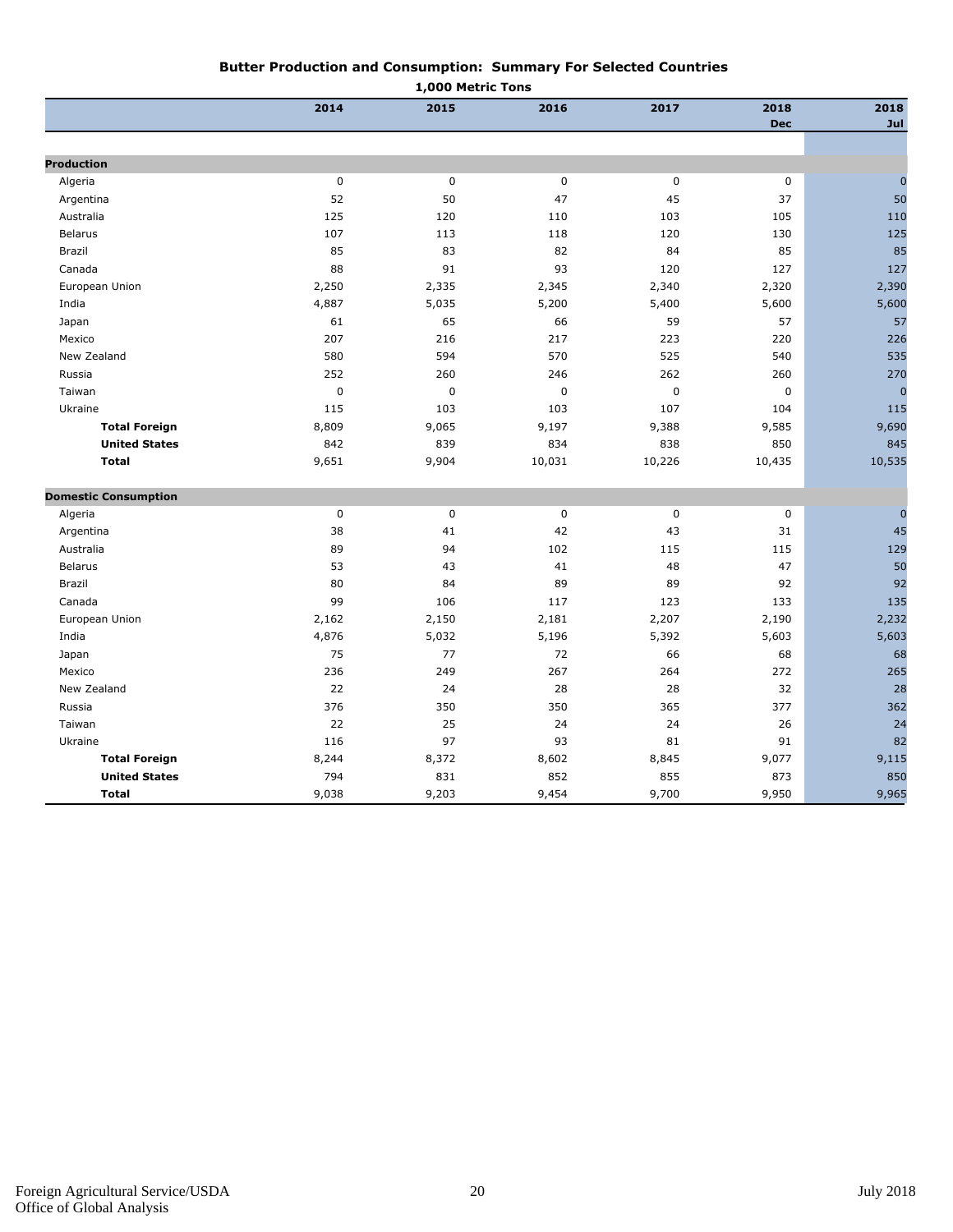| <b>Butter Trade: Summary For Selected Countries</b> |  |  |  |
|-----------------------------------------------------|--|--|--|
|-----------------------------------------------------|--|--|--|

| 1,000 Metric Tons              |                |                |                |              |                    |                          |
|--------------------------------|----------------|----------------|----------------|--------------|--------------------|--------------------------|
|                                | 2014           | 2015           | 2016           | 2017         | 2018<br><b>Dec</b> | 2018<br>Jul              |
|                                |                |                |                |              |                    |                          |
| <b>Total Imports</b><br>Russia | 137            | 90             | 103            | 115          | 115                | 85                       |
| Mexico                         | 37             | 43             | 65             | 49           | 60                 | 45                       |
| Australia                      | 23             | 22             | 30             | 35           | 25                 | 37                       |
| Taiwan                         | 22             | 25             | 24             | 24           | 26                 | 24                       |
| Canada                         | 11             | 17             | 27             | 22           | 15                 | 20                       |
| European Union                 | 52             | 27             | 23             | 16           | 15                 | 17                       |
| Japan                          | 11             | 16             | 12             | 8            | 10                 | 10                       |
| Brazil                         | $\mathbf 1$    | $\overline{2}$ | $\overline{7}$ | 5            | $\overline{7}$     | $\overline{7}$           |
| India                          | $\mathbf{1}$   | 6              | 6              | 4            | $\overline{a}$     | $\overline{4}$           |
| New Zealand                    | $\mathbf{1}$   | $\mathbf{1}$   | 2              | $\mathbf{1}$ | $\mathbf{1}$       | $\mathbf{1}$             |
| Ukraine                        | 11             | $\mathbf{1}$   | $\mathbf{1}$   | $\mathbf 1$  | $\mathbf 0$        | $\mathbf{1}$             |
| Algeria                        | $\pmb{0}$      | $\mathbf 0$    | $\mathbf 0$    | $\mathbf 0$  | $\pmb{0}$          | $\overline{0}$           |
| Argentina                      | $\mathbf 0$    | $\pmb{0}$      | $\mathbf 0$    | $\mathbf 1$  | $\mathbf 0$        | $\mathbf{0}$             |
| <b>Belarus</b>                 | $\mathbf{1}$   | $\mathbf 0$    | $\pmb{0}$      | $\mathbf 0$  | $\pmb{0}$          | $\mathbf 0$              |
| <b>Total Foreign</b>           | 308            | 250            | 300            | 281          | 278                | 251                      |
| <b>United States</b>           | 22             | 38             | 50             | 47           | 48                 | 54                       |
| <b>Total</b>                   | 330            | 288            | 350            | 328          | 326                | 305                      |
| <b>Total Exports</b>           |                |                |                |              |                    |                          |
| New Zealand                    | 560            | 552            | 554            | 476          | 505                | 525                      |
| European Union                 | 142            | 183            | 213            | 174          | 145                | 175                      |
| <b>Belarus</b>                 | 55             | 70             | 77             | 72           | 83                 | 75                       |
| Ukraine                        | 5              | 11             | 9              | 28           | 13                 | 35                       |
| Australia                      | 44             | 35             | 30             | 16           | 30                 | 16                       |
| India                          | 10             | 9              | 9              | 12           | 10                 | 10                       |
| Mexico                         | 8              | 10             | 15             | 8            | 8                  | $\boldsymbol{6}$         |
| Argentina                      | 14             | 9              | 6              | 4            | 5                  | $\overline{\mathcal{L}}$ |
| Russia                         | $\overline{4}$ | 3              | 4              | 3            | 3                  | $\overline{3}$           |
| Canada                         | $\overline{2}$ | $1\,$          | $\mathbf{1}$   | $\mathbf 1$  | $\mathbf{1}$       | $\overline{a}$           |
| Algeria                        | $\mathbf 0$    | $\mathbf 0$    | $\mathbf 0$    | $\mathbf 0$  | $\mathbf 0$        | $\mathbf{0}$             |
| Brazil                         | 6              | $1\,$          | $\mathbf 0$    | $\mathbf 0$  | $\mathbf 0$        | $\mathbf 0$              |
| Japan                          | $\pmb{0}$      | $\pmb{0}$      | $\pmb{0}$      | $\pmb{0}$    | $\pmb{0}$          | $\mathbf 0$              |
| Taiwan                         | $\mathbf 0$    | $\mathbf 0$    | $\pmb{0}$      | 0            | 0                  | $\mathbf 0$              |
| <b>Total Foreign</b>           | 850            | 884            | 918            | 794          | 803                | 851                      |
| <b>United States</b>           | 74             | 23             | 27             | 29           | 28                 | 43                       |
| <b>Total</b>                   | 924            | 907            | 945            | 823          | 831                | 894                      |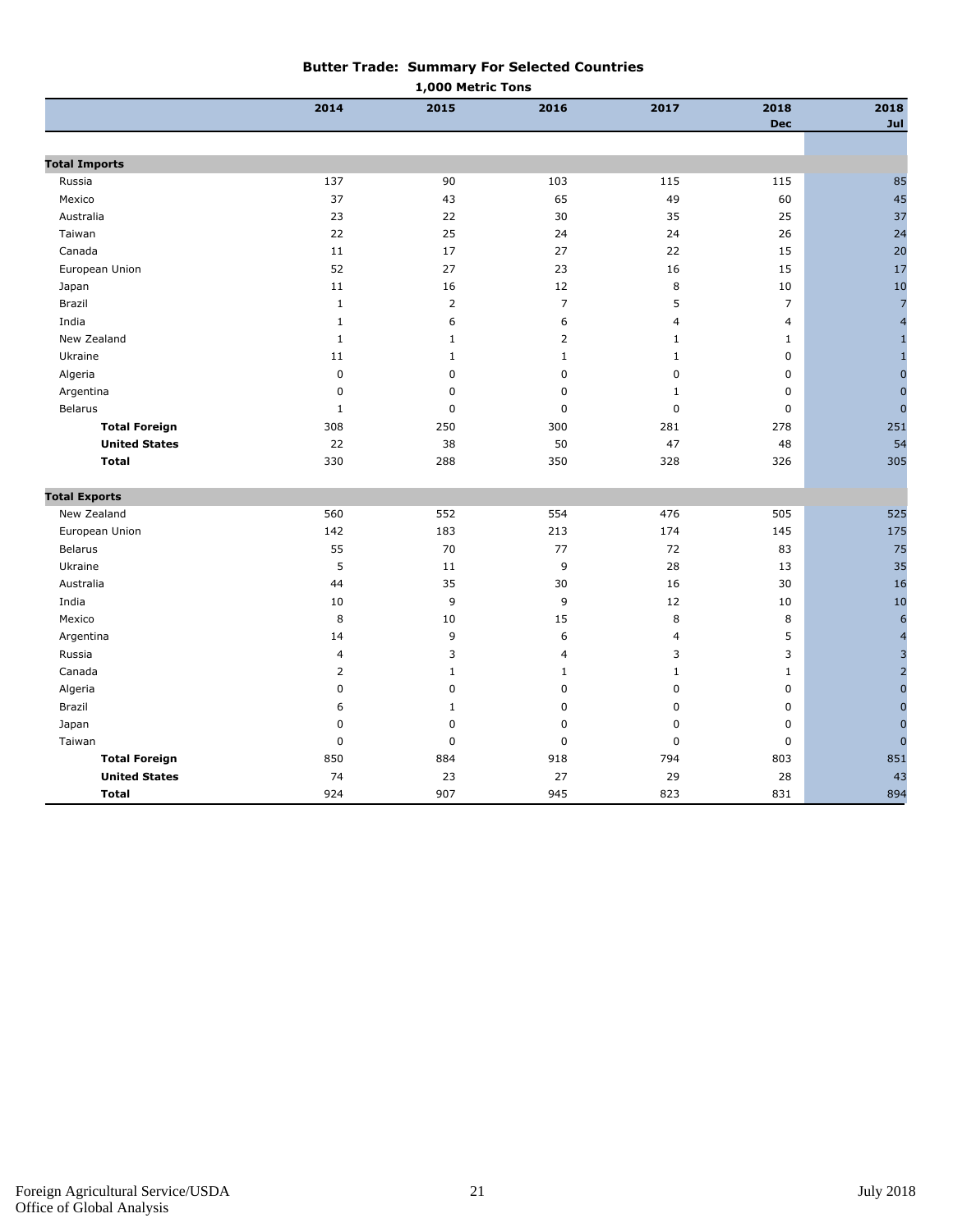#### **Nonfat Dry Milk Production and Consumption: Summary For Selected Countries**

| 1,000 Metric Tons             |       |       |       |       |            |       |
|-------------------------------|-------|-------|-------|-------|------------|-------|
|                               | 2014  | 2015  | 2016  | 2017  | 2018       | 2018  |
|                               |       |       |       |       | <b>Dec</b> | Jul   |
|                               |       |       |       |       |            |       |
| <b>Production</b>             |       |       |       |       |            |       |
| Australia                     | 228   | 266   | 238   | 224   | 228        | 235   |
| Brazil                        | 154   | 155   | 153   | 157   | 162        | 162   |
| European Union                | 1,550 | 1,715 | 1,735 | 1,725 | 1,685      | 1,800 |
| India                         | 520   | 540   | 540   | 570   | 600        | 600   |
| New Zealand                   | 415   | 410   | 405   | 402   | 395        | 410   |
| Others                        | 610   | 645   | 620   | 631   | 660        | 658   |
| <b>Total Foreign</b>          | 3,477 | 3,731 | 3,691 | 3,709 | 3,730      | 3,865 |
| <b>United States</b>          | 1,047 | 1,029 | 1,049 | 1,073 | 1,080      | 1,080 |
| <b>Total</b>                  | 4,524 | 4,760 | 4,740 | 4,782 | 4,810      | 4,945 |
| <b>Total Dom. Consumption</b> |       |       |       |       |            |       |
| China                         | 300   | 244   | 223   | 276   | 315        | 295   |
| European Union                | 887   | 978   | 803   | 984   | 937        | 1,012 |
| India                         | 446   | 492   | 531   | 574   | 601        | 601   |
| Mexico                        | 247   | 301   | 325   | 351   | 358        | 375   |
| Russia                        | 181   | 186   | 191   | 193   | 193        | 192   |
| Others                        | 1,062 | 1,080 | 1,095 | 1,123 | 1,007      | 1,123 |
| <b>Total Foreign</b>          | 3,123 | 3,281 | 3,168 | 3,501 | 3,411      | 3,598 |
| <b>United States</b>          | 457   | 489   | 447   | 425   | 476        | 394   |
| <b>Total</b>                  | 3,580 | 3,770 | 3,615 | 3,926 | 3,887      | 3,992 |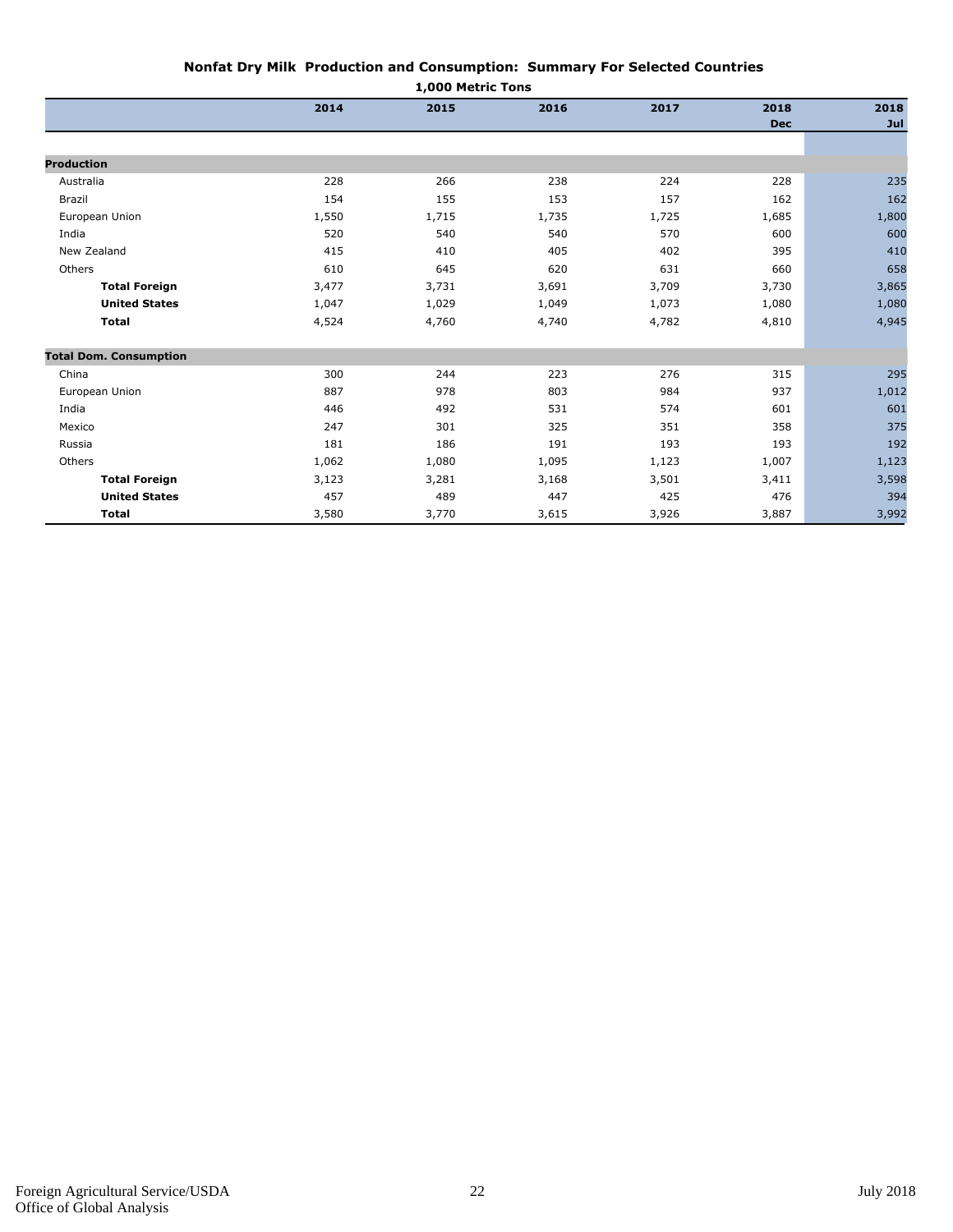#### **Nonfat Dry Milk Trade: Summary For Selected Countries**

|                      |                | 1,000 Metric Tons |                         |                |                    |                                            |
|----------------------|----------------|-------------------|-------------------------|----------------|--------------------|--------------------------------------------|
|                      | 2014           | 2015              | 2016                    | 2017           | 2018<br><b>Dec</b> | 2018<br>Jul                                |
|                      |                |                   |                         |                |                    |                                            |
| <b>Total Imports</b> |                |                   |                         |                |                    |                                            |
| Mexico               | 203            | 259               | 286                     | 331            | 330                | 400                                        |
| China                | 253            | 200               | 184                     | 247            | 275                | 275                                        |
| Algeria              | 168            | 136               | 119                     | 170            | 160                | 185                                        |
| Indonesia            | 215            | 205               | 173                     | 165            | 170                | 145                                        |
| Philippines          | 95             | 100               | 185                     | 154            | $\pmb{0}$          | 145                                        |
| Russia               | 103            | 120               | 129                     | 125            | 125                | 100                                        |
| Japan                | 43             | 53                | 34                      | 55             | 55                 | 60                                         |
| Korea, South         | 21             | 21                | 20                      | 26             | 35                 | 35                                         |
| Taiwan               | 23             | 25                | 23                      | 24             | 26                 | 22                                         |
| Brazil               | 23             | 35                | 35                      | 31             | 28                 | 20                                         |
| Chile                | 5              | 10                | 12                      | 15             | 18                 | 14                                         |
| Australia            | 6              | 10                | 6                       | 8              | 5                  | 10                                         |
| Canada               | 6              | 3                 | $\overline{4}$          | $\overline{4}$ | 4                  | $\overline{\mathbf{r}}$                    |
| European Union       | $\overline{2}$ | 3                 | $\overline{\mathbf{4}}$ | $\overline{2}$ | $\overline{2}$     |                                            |
| New Zealand          | $\overline{4}$ | 5                 | 3                       | $\overline{2}$ | $\mathbf{1}$       | $\begin{array}{c} 2 \\ 2 \\ 1 \end{array}$ |
| India                | $\mathbf{1}$   | $\pmb{0}$         | 0                       | $\mathbf{1}$   | 1                  |                                            |
| Argentina            | $\mathbf 0$    | 0                 | 0                       | $\mathbf 0$    | 0                  | $\mathbf 0$                                |
| <b>Belarus</b>       | 3              | $\mathbf 0$       | 1                       | $\pmb{0}$      | 0                  | $\mathbf 0$                                |
| Ukraine              | $\mathbf{1}$   | $\mathbf 0$       | 0                       | $\mathbf 0$    | 0                  | $\mathbf 0$                                |
| <b>Total Foreign</b> | 1,175          | 1,185             | 1,218                   | 1,360          | 1,235              | 1,420                                      |
| <b>United States</b> | 3              | $\overline{2}$    | $\mathbf{1}$            | $\mathbf{1}$   | $\mathbf{1}$       | -1                                         |
| <b>Total</b>         | 1,178          | 1,187             | 1,219                   | 1,361          | 1,236              | 1,421                                      |
| <b>Total Exports</b> |                |                   |                         |                |                    |                                            |
| European Union       | 648            | 695               | 580                     | 781            | 780                | 850                                        |
| New Zealand          | 383            | 411               | 444                     | 401            | 405                | 410                                        |
| Australia            | 164            | 201               | 163                     | 157            | 170                | 165                                        |
| <b>Belarus</b>       | 92             | 122               | 111                     | 109            | 115                | 105                                        |
| Canada               | 13             | 14                | 24                      | 72             | 85                 | 85                                         |
| Mexico               | $\mathsf 0$    | $\pmb{0}$         | 3                       | 29             | 22                 | 75                                         |
| Argentina            | 22             | 24                | 26                      | 20             | 23                 | 25                                         |
| Ukraine              | 28             | 35                | 34                      | 29             | 35                 | 20                                         |
| India                | 61             | 18                | 19                      | 12             | 15                 | 15                                         |
| Russia               | 3              | $\overline{2}$    | $\mathbf 1$             | $\mathbf{1}$   | $\overline{2}$     | $\overline{2}$                             |
| Indonesia            | $\mathbf{1}$   | 2                 | $\mathbf{1}$            | 2              | 1                  | $\mathbf{1}$                               |
| Algeria              | $\pmb{0}$      | 0                 | $\pmb{0}$               | $\pmb{0}$      | $\pmb{0}$          |                                            |
| Brazil               | $\pmb{0}$      | 0                 | 0                       | $\pmb{0}$      | 0                  | $\Omega$                                   |
| China                | $\overline{2}$ | $\mathbf{1}$      | $\mathbf 1$             | $\mathbf{1}$   | 0                  | $\overline{0}$                             |
| Chile                | $\overline{2}$ | $\mathbf{1}$      | $\overline{2}$          | 0              | 0                  | $\Omega$                                   |
| Japan                | $\pmb{0}$      | $\pmb{0}$         | 0                       | $\pmb{0}$      | 0                  | $\Omega$                                   |
| Korea, South         | $\mathbf 0$    | 0                 | 0                       | 0              | 0                  | $\overline{0}$                             |
| Philippines          | 5              | $\mathbf 0$       | 0                       | $\mathbf 0$    | 0                  | $\mathbf{0}$                               |
| Taiwan               | $\mathbf 0$    | $\mathbf 0$       | 0                       | $\mathbf 0$    | 0                  | $\mathbf{0}$                               |
| <b>Total Foreign</b> | 1,424          | 1,526             | 1,409                   | 1,614          | 1,653              | 1,753                                      |
| <b>United States</b> | 545            | 558               | 594                     | 606            | 635                | 720                                        |
| <b>Total</b>         | 1,969          | 2,084             | 2,003                   | 2,220          | 2,288              | 2,473                                      |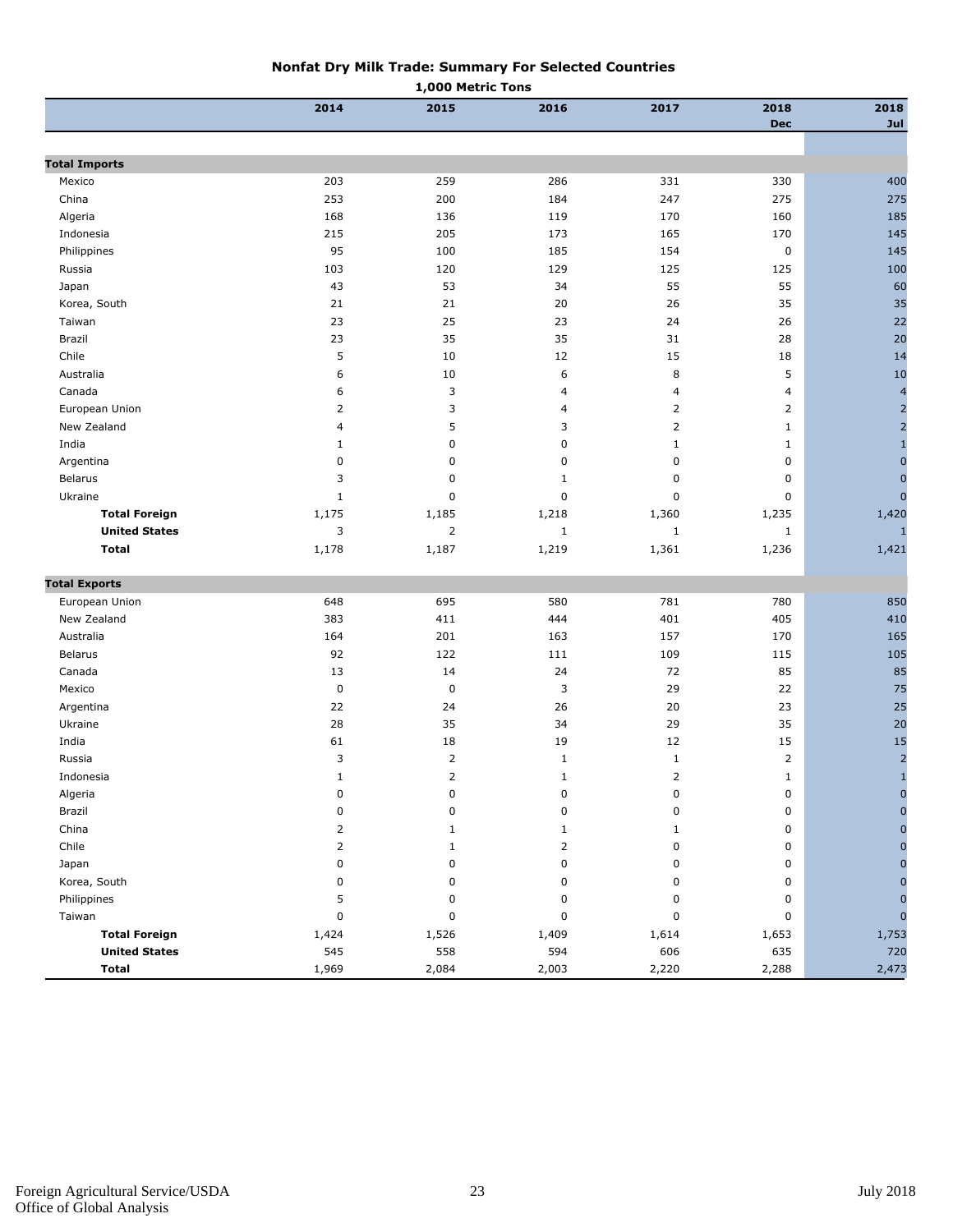| 1,000 Metric Tons             |       |       |       |       |            |       |
|-------------------------------|-------|-------|-------|-------|------------|-------|
|                               | 2014  | 2015  | 2016  | 2017  | 2018       | 2018  |
|                               |       |       |       |       | <b>Dec</b> | Jul   |
|                               |       |       |       |       |            |       |
| <b>Production</b>             |       |       |       |       |            |       |
| Argentina                     | 258   | 252   | 180   | 170   | 160        | 185   |
| Brazil                        | 612   | 610   | 550   | 598   | 610        | 610   |
| China                         | 1,350 | 1,617 | 1,375 | 1,350 | 1,450      | 1,300 |
| European Union                | 720   | 710   | 720   | 760   | 740        | 775   |
| New Zealand                   | 1,460 | 1,380 | 1,320 | 1,380 | 1,390      | 1,390 |
| Others                        | 514   | 479   | 436   | 482   | 500        | 506   |
| <b>Total Foreign</b>          | 4,914 | 5,048 | 4,581 | 4,740 | 4,850      | 4,766 |
| <b>United States</b>          | 47    | 49    | 45    | 55    | 55         | 55    |
| <b>Total</b>                  | 4,961 | 5,097 | 4,626 | 4,795 | 4,905      | 4,821 |
| <b>Total Dom. Consumption</b> |       |       |       |       |            |       |
| Algeria                       | 180   | 214   | 222   | 235   | 280        | 255   |
| Brazil                        | 603   | 628   | 662   | 666   | 666        | 658   |
| China                         | 1,845 | 1,910 | 1,992 | 1,918 | 2,073      | 1,848 |
| European Union                | 331   | 313   | 344   | 368   | 343        | 387   |
| Indonesia                     | 123   | 116   | 122   | 127   | 130        | 130   |
| Others                        | 653   | 718   | 571   | 475   | 520        | 517   |
| <b>Total Foreign</b>          | 3,735 | 3,899 | 3,913 | 3,789 | 4,012      | 3,795 |
| <b>United States</b>          | 28    | 49    | 40    | 57    | 63         | 63    |
| <b>Total</b>                  | 3,763 | 3,948 | 3,953 | 3,846 | 4,075      | 3,858 |

## **Whole Milk Powder Production And Consumption: Summary For Selected Countries**